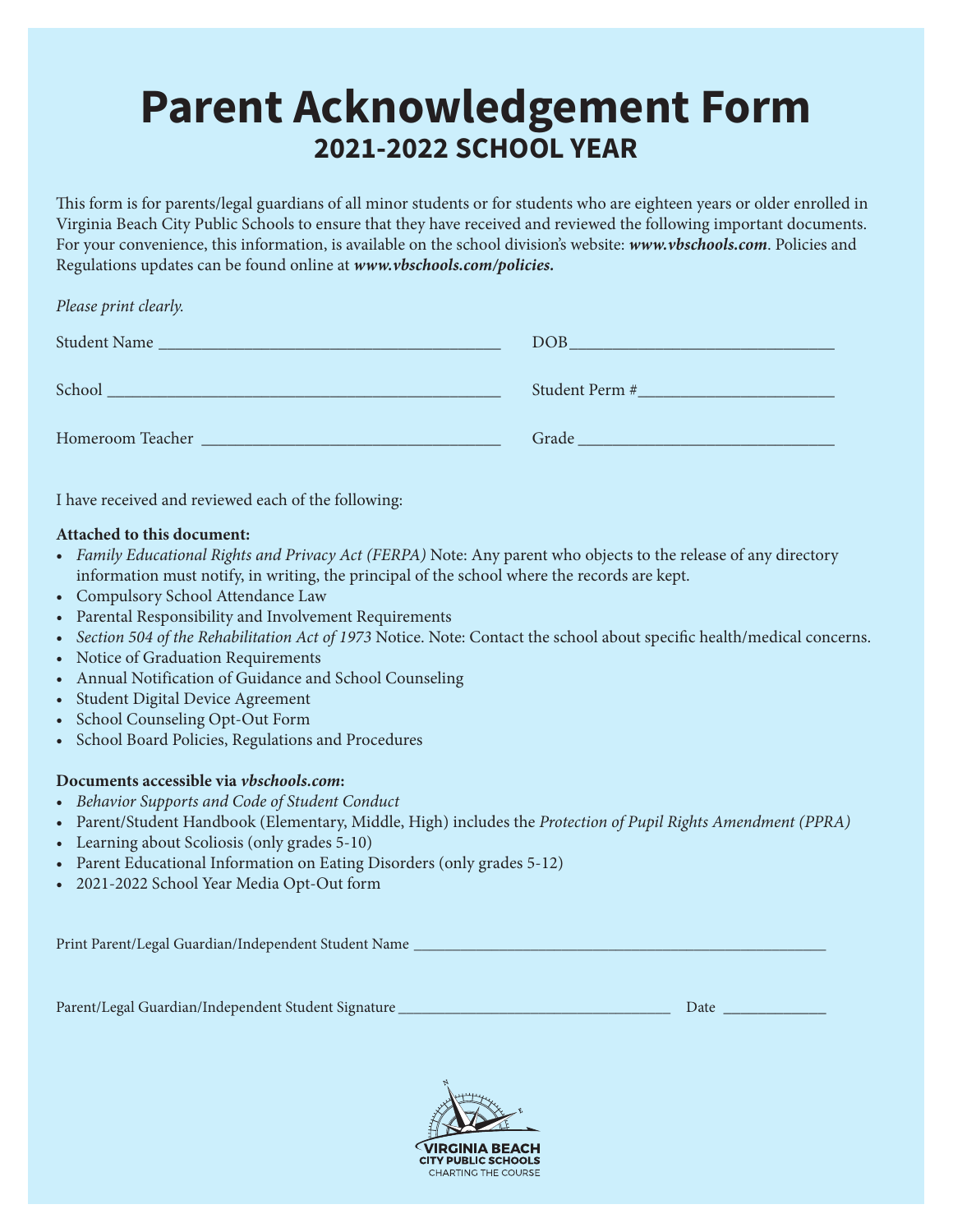# **FAMILY EDUCATIONAL RIGHTS AND PRIVACY ACT**

The Family Educational Rights and Privacy Act (FERPA) affords parents and students over 18 years of age ("eligible students") certain rights with respect to the student's education records. These rights are:

### **1. The right to inspect and review the student's education records within 45 days of the day the Division/School receives a request for access.**

Parents or eligible students should submit to the school principal a written request that identifies the record(s) they wish to inspect. The principal will make arrangements for access and notify the parent or eligible student of the time and place where the records may be inspected. When parents are divorced or separated, the school principal or appropriate school official shall give full rights to either parents, unless the school has been provided with evidence that there is a court order or legally binding document relating to such matters as Child Protective Services or domestic violence issues, divorce, separation, or custody that specifically revokes these rights.

A stepparent has the same rights under FERPA as natural parents, provided that the stepparent is present on a day-to-day basis with the natural parent and child, and the other parent is absent from the home. A stepparent who is not present on a day-to-day basis in the home of the child does not have rights under FERPA with respect to the child's scholastic records.

#### **2. The right to request the amendment of the student's education records that the parent or eligible student believes are inaccurate or misleading, or otherwise in violation of the student's privacy rights under FERPA.**

Parents or eligible students may ask the school to amend a record that they believe is inaccurate or misleading, or otherwise in violation of the student's privacy rights under FERPA. They should write the principal, clearly identify the part of the record they want changed, and specify why it is inaccurate or misleading. If the principal decides not to amend the record as requested by the parent or eligible student, the principal will notify the parent or eligible student of the decision and advise them of their right to a hearing regarding the request for amendment. Additional information regarding the hearing procedures will be provided to the parent or eligible student when notified of the right to a hearing.

### **3. The right to consent to disclosures of personally identifiable directory information contained in the student's education records, except to the extent that FERPA authorizes disclosures without consent.**

FERPA authorizes making student directory information public as permitted under state and federal laws and regulations. Prior to release of such information, the superintendent or designated principals shall give public notice of such intent in a newspaper of general circulation, a school paper, patron organization newsletter or announcements sent home to parents describing the kind of information being in the directory category. Any parent or eligible student who objects to the release of any or all of this information must notify within thirty (30) calendar days, in writing, the principal of the school where the records are kept. Virginia law requires affirmative consent from parents or eligible student for the release of a student's address, telephone number or email address. The following is considered "directory information":

- Name of student in attendance or no longer in attendance
- Address
- Telephone listing
- Date and place of birth
- Dates of attendance
- Participation in officially recognized activities and sports
- Height and weight, if a member of athletic team
- Awards, degrees and honors received
- Other similar information
- Annual yearbook print copies, playbills, program guides, photographs or recordings of school sponsored events
- Photographs or recordings of students taken by surveillance cameras where the images do not depict specific students engaging in actions that would constitute violations of the *Code of Student Conduct*. The School Administration reserves the right to determine whether release of such information should be released.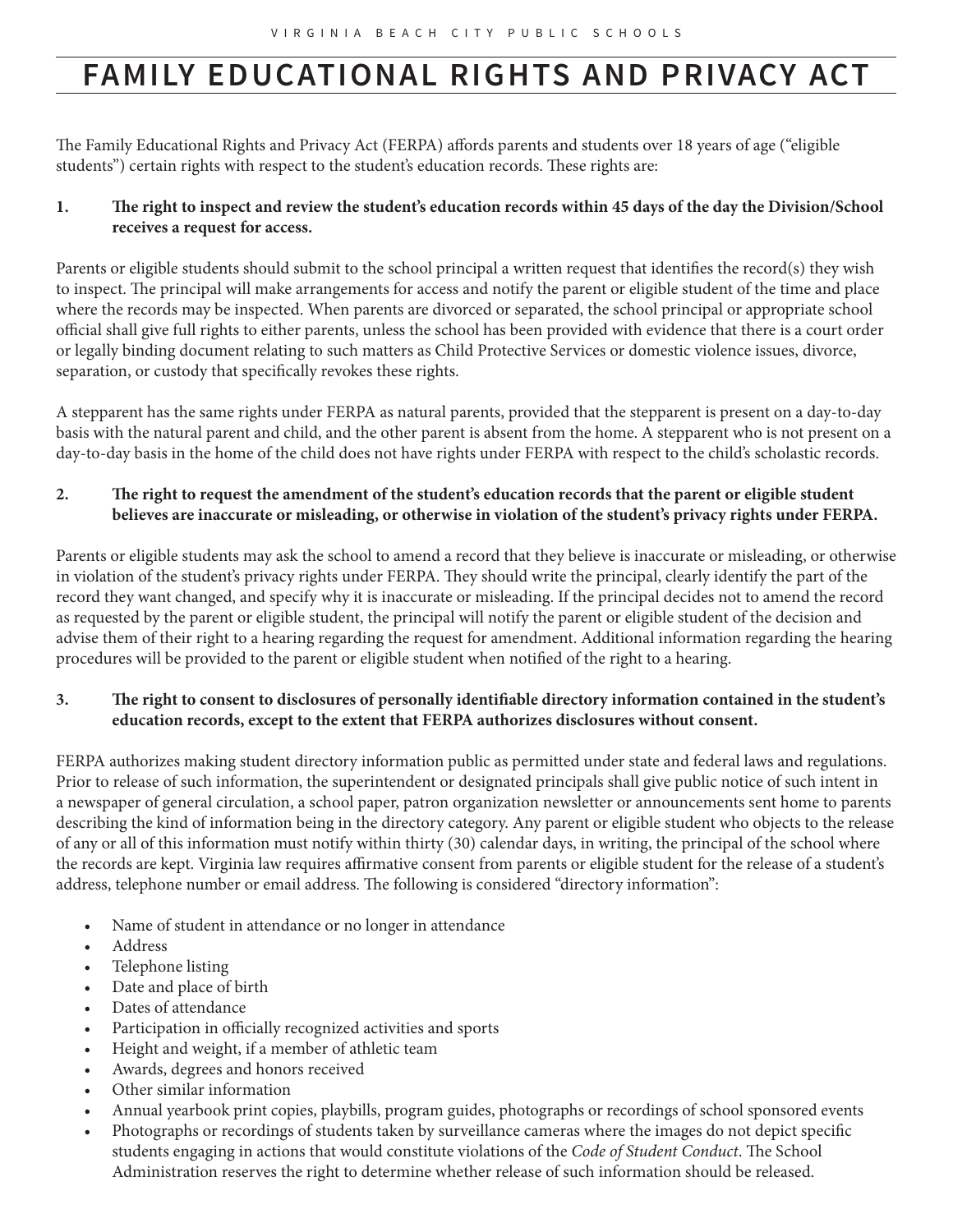#### **FAMILY EDUCATIONAL RIGHTS AND PRIVACY ACT** page 2

*See School Board Policy 5-66 and Virginia code § 22.1-287.1, as amended for a full explanation of the School Division's procedure for the release of directory information. It can be accessed through the internet at www.vbschools.com.* 

The School Division may release student information concerning student scholastic and athletic achievements in the form of news releases, media interviews, and other public announcements. If a parent or eligible student objects to the release of such information, it will be necessary to notify within thirty (30) calendar days, in writing, the principal of the school where the records are kept.

Student records may be disclosed to appropriate school officials with legitimate educational interests. A school official is a person employed by the School Division as an administrator, supervisor, instructor, or support staff member (including health or medical staff and law enforcement unit personnel); a person serving on the School Board; a person or company with whom the School Division has contracted to perform a special task (such as an attorney, auditor, medical consultant, or therapist); or a parent or student or other volunteer serving on an official committee, such as a disciplinary or grievance committee, or assisting another school official in performing his or her tasks. A school official has a legitimate educational interest if the official needs to review an education record in order to fulfill his or her professional responsibility. Upon request, the School Division discloses education records without consent to officials of another school district in which a student seeks or intends to enroll. State or local child welfare agency representatives with legal responsibility for the care and protection of a student may have access to that students records without written permission of the parent or eligible student.

Additionally, this law along with the *Every Student Succeeds Act* of 2015, Armed Forces Recruiter Access to Students and Student Recruiter for information of ESSA, and the *National Defense Authorization Act* for Fiscal Year 2002 all require that School Administration must provide to military recruiters the student's name, address, and telephone listings upon request.

Unless you, as a parent/guardian or eligible student, request otherwise, this information may be disclosed to the recruiters upon request. You have the right to refuse to allow all or any part of the above information to be designated as directory information and to be disclosed to recruiters upon request. If you wish to exercise this right, you must notify the principal of the school that the student is enrolled in writing within 10 days after enrollment.

#### **4. The right to file a complaint with the U.S. Department of Education concerning alleged failures by the division/school to comply with the requirements of FERPA.**

The office that administers FERPA is:

**Student Privacy Policy Office U.S. Department of Education 400 Maryland Avenue, SW Washington, DC 20202-5920**

School Board policies and accompanying regulations pertinent to student records, School Board Policies 5-31 and 5-66 and Regulations 5-31.1, 5-31.2, and 5-66.1, are available to interested persons at each school's administrative office and library, the School Administration Building, and the School Division's Web site: *www.vbschools.com/cms/One.aspx?portalId=780 94&pageId=305038*.

### **Notice For Destruction of Special Education and Discipline Records**

The Library of Virginia Retention and Disposition General Schedule No. 21, which is mandated by the Code of Virginia, as part of the Virginia Public Records Act Virginia Code § 42.1-76 as amended requires that all special education and discipline records be retained for a period of five years (5) after a student has graduated and/or withdrawn from Virginia Beach City Public Schools and then permanently destroyed. These records will no longer be available and will be destroyed as required by The Library of Virginia Retention and Disposition General Schedule No. 21. Parents or eligible students who wish to retain copies of discipline records, IEPs, Section 504 plans, and related assessments for determining eligibility under IDEA are encouraged to keep the copy(s) provided by the school each year and/or at the time of screening and/or discipline infraction.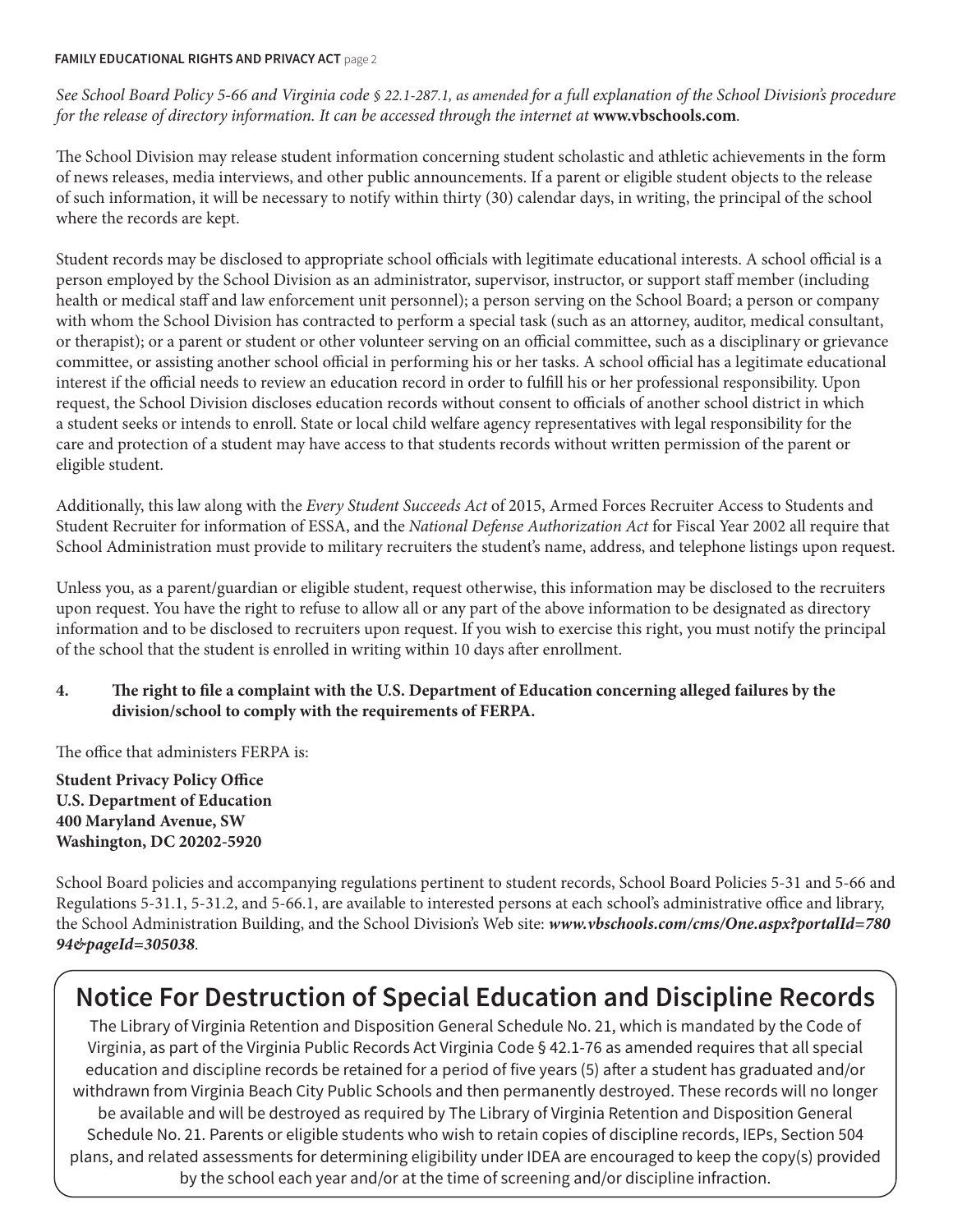### **COMMONWEALTH OF VIRGINIA – COMPULSORY ATTENDANCE LAW**

§ 22.1-254. Compulsory attendance required; excuses and waivers; alternative education program attendance; exemptions from article.

A. As used in this subsection, "attend" includes participation in educational programs and courses at a site remote from the school with the permission of the school and in conformity with applicable requirements.

Except as otherwise provided in this article, every parent, guardian, or other person in the Commonwealth having control or charge of any child who will have reached the fifth birthday on or before September 30 of any school year and who has not passed the eighteenth birthday shall, during the period of each year the public schools are in session and for the same number of days and hours per day as the public schools, cause such child to attend a public school or a private, denominational, or parochial school or have such child taught by a tutor or teacher of qualifications prescribed by the Board of Education and approved by the division superintendent, or provide for home instruction of such child as described in § 22.1-254.1.

As prescribed in the regulations of the Board of Education, the requirements of this section may also be satisfied by causing a child to attend an alternative program of study or work/study offered by a public, private, denominational, or parochial school or by a public or private degree-granting institution of higher education. Further, in the case of any five-year-old child who is subject to the provisions of this subsection, the requirements of this section may be alternatively satisfied by causing the child to attend any public educational pre-kindergarten program, including a Head Start program, or in a private, denominational, or parochial educational pre-kindergarten program.

Instruction in the home of a child or children by the parent, guardian, or other person having control or charge of such child or children shall not be classified or defined as a private, denominational or parochial school.

The requirements of this section shall apply to (i) any child in the custody of the Department of Juvenile Justice or the Department of Corrections who has not passed his eighteenth birthday and (ii) any child whom the division superintendent has required to take a special program of prevention, intervention, or remediation as provided in subsection C of § 22.1-253.13:1 and in § 22.1- 254.01. The requirements of this section shall not apply to (a) any person 16 through 18 years of age who is housed in an adult correctional facility when such person is actively pursuing the achievement of a passing score on a high school equivalency examination approved by the Board of Education but is not enrolled in an individual student alternative education plan pursuant to subsection E, and (b) any child who has obtained a high school diploma or its equivalent, a certificate of completion, or has achieved a passing score on a high school equivalency examination approved by the Board of Education, or who has otherwise complied with compulsory school attendance requirements as set forth in this article.

- B. A school board shall excuse from attendance at school:
	- 1. Any pupil who, together with his parents, by reason of bona fide religious training or belief is conscientiously opposed to attendance at school. For purposes of this subdivision, "bona fide religious training or belief " does not include essentially political, sociological or philosophical views or a merely personal moral code; and
	- 2. On the recommendation of the juvenile and domestic relations district court of the county or city in which the pupil resides and for such period of time as the court deems appropriate, any pupil who, together with his parents, is opposed to attendance at a school by reason of concern for such pupil's health, as verified by competent medical evidence, or by reason of such pupil's reasonable apprehension for personal safety when such concern or apprehension in that pupil's specific case is determined by the court, upon consideration of the recommendation of the principal and division superintendent, to be justified.
- C. Each local school board shall develop policies for excusing students who are absent by reason of observance of a religious holiday. Such policies shall ensure that a student shall not be deprived of any award or of eligibility or opportunity to compete for any award, or of the right to take an alternate test or examination, for any which he missed by reason of such absence, if the absence is verified in a manner acceptable to the school board.
- D. A school board may excuse from attendance at school:
	- 1. On recommendation of the principal and the division superintendent and with the written consent of the parent or guardian, any pupil who the school board determines, in accordance with regulations of the Board of Education, cannot benefit from education at such school; or
	- 2. On recommendation of the juvenile and domestic relations district court of the county or city in which the pupil resides, any pupil who, in the judgment of such court, cannot benefit from education at such school.
- E. Local school boards may allow the requirements of subsection A to be met under the following conditions:

For a student who is at least 16 years of age, there shall be a meeting of the student, the student's parents, and the principal or his designee of the school in which the student is enrolled in which an individual student alternative education plan shall be developed in conformity with guidelines prescribed by the Board, which plan must include:

- 1. Career guidance counseling;
- 2. Mandatory enrollment and attendance in a preparatory program for passing a high school equivalency examination approved by the Board of Education or other alternative education program approved by the local school board with attendance requirements that provide for reporting of student attendance by the chief administrator of such preparatory program or approved alternative education program to such principal or his designee;
- 3. Mandatory enrollment in a program to earn a Board of Education-approved career and technical education credential, such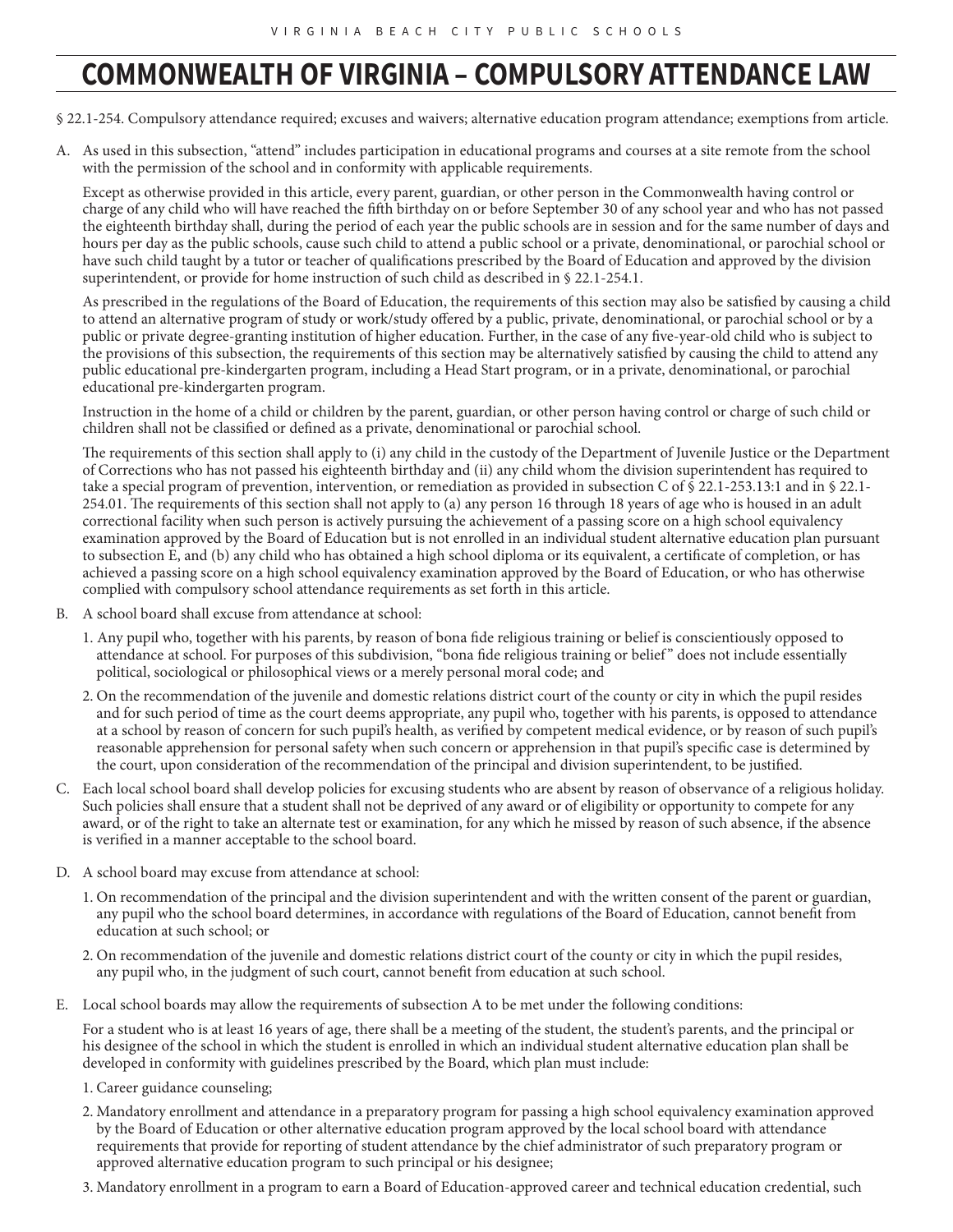#### **COMPULSORY ATTENDANCE LAW** page 2

 as the successful completion of an industry certification, a state licensure examination, a national occupational competency assessment, the Armed Services Vocational Aptitude Battery, or the Virginia workplace readiness skills assessment;

- 4. Successful completion of the course in economics and personal finance required to earn a Board of Education-approved high school diploma;
- 5. Counseling on the economic impact of failing to complete high school; and
- 6. Procedures for reenrollment to comply with the requirements of subsection A.

A student for whom an individual student alternative education plan has been granted pursuant to this subsection and who fails to comply with the conditions of such plan shall be in violation of the compulsory school attendance law, and the division superintendent or attendance officer of the school division in which such student was last enrolled shall seek immediate compliance with the compulsory school attendance law as set forth in this article.

Students enrolled with an individual student alternative education plan shall be counted in the average daily membership of the school division.

- F. A school board may, in accordance with the procedures set forth in Article 3 (§ 22.1-276.01 et seq.) of Chapter 14 and upon a finding that a school-age child has been (i) charged with an offense relating to the Commonwealth's laws, or with a violation of school board policies, on weapons, alcohol or drugs, or intentional injury to another person; (ii) found guilty or not innocent of a crime that resulted in or could have resulted in injury to others, or of an offense that is required to be disclosed to the superintendent of the school division pursuant to subsection G of § 16.1-260; (iii) suspended pursuant to § 22.1-277.05; or (iv) expelled from school attendance pursuant to  $\S 22.1-277.06$  or  $22.1-277.07$  or subsection C of  $\S 22.1-277$ , require the child to attend an alternative education program as provided in § 22.1-209.1:2 or 22.1-277.2:1.
- G. Whenever a court orders any pupil into an alternative education program, including a program preparing students for a high school equivalency examination approved by the Board of Education, offered in the public schools, the local school board of the school division in which the program is offered shall determine the appropriate alternative education placement of the pupil, regardless of whether the pupil attends the public schools it supervises or resides within its school division.

The juvenile and domestic relations district court of the county or city in which a pupil resides or in which charges are pending against a pupil, or any court in which charges are pending against a pupil, may require the pupil who has been charged with (i) a crime that resulted in or could have resulted in injury to others, (ii) a violation of Article 1 (§ 18.2-77 et seq.) of Chapter 5 of Title 18.2, or (iii) any offense related to possession or distribution of any Schedule I, II, or III controlled substances to attend an alternative education program, including, but not limited to, night school, adult education, or any other education program designed to offer instruction to students for whom the regular program of instruction may be inappropriate.

This subsection shall not be construed to limit the authority of school boards to expel, suspend, or exclude students, as provided in §§ 22.1-277.04, 22.1-277.05, 22.1-277.06, 22.1-277.07, and 22.1-277.2. As used in this subsection, the term "charged" means that a petition or warrant has been filed or is pending against a pupil.

- H. Within one calendar month of the opening of school, each school board shall send to the parents or guardian of each student enrolled in the division a copy of the compulsory school attendance law and the enforcement procedures and policies established by the school board.
- I. The provisions of this article shall not apply to:
	- 1. Children suffering from contagious or infectious diseases while suffering from such diseases;
	- 2. Children whose immunizations against communicable diseases have not been completed as provided in § 22.1-271.2;
	- 3. Children under 10 years of age who live more than two miles from a public school unless public transportation is provided within one mile of the place where such children live;
	- 4. Children between the ages of 10 and 17, inclusive, who live more than 2.5 miles from a public school unless public transportation is provided within 1.5 miles of the place where such children live; and
	- 5. Children excused pursuant to subsections B and D.

Further, any child who will not have reached his sixth birthday on or before September 30 of each school year whose parent or guardian notifies the appropriate school board that he does not wish the child to attend school until the following year because the child, in the opinion of the parent or guardian, is not mentally, physically, or emotionally prepared to attend school, may delay the child's attendance for one year.

The distances specified in subdivisions 3 and 4 of this subsection shall be measured or determined from the child's residence to the entrance to the school grounds or to the school bus stop nearest the entrance to the residence of such children by the nearest practical routes which are usable for walking or riding. Disease shall be established by the certificate of a reputable practicing physician in accordance with regulations adopted by the Board of Education.

Code 1950, § 22-275.1; 1952, c. 279; 1959, Ex. Sess., c. 72; 1968, c. 178; 1974, c. 199; 1976, cc. 681, 713; 1978, c. 518; 1980, c. 559; 1984, c. 436; 1989, c. 515; 1990, c. 797; 1991, c. 295; 1993, c. 903; 1996, cc. 163, 916, 964; 1997, c. 828; 1999, cc. 488, 552; 2000, c. 184; 2001, cc. 688, 820; 2003, c. 119; 2004, c. 251; 2006, c. 335; 2010, c. 605; 2012, cc. 454, 642; 2014, c. 84; 2017, c. 330; 2018, cc. 486, 585.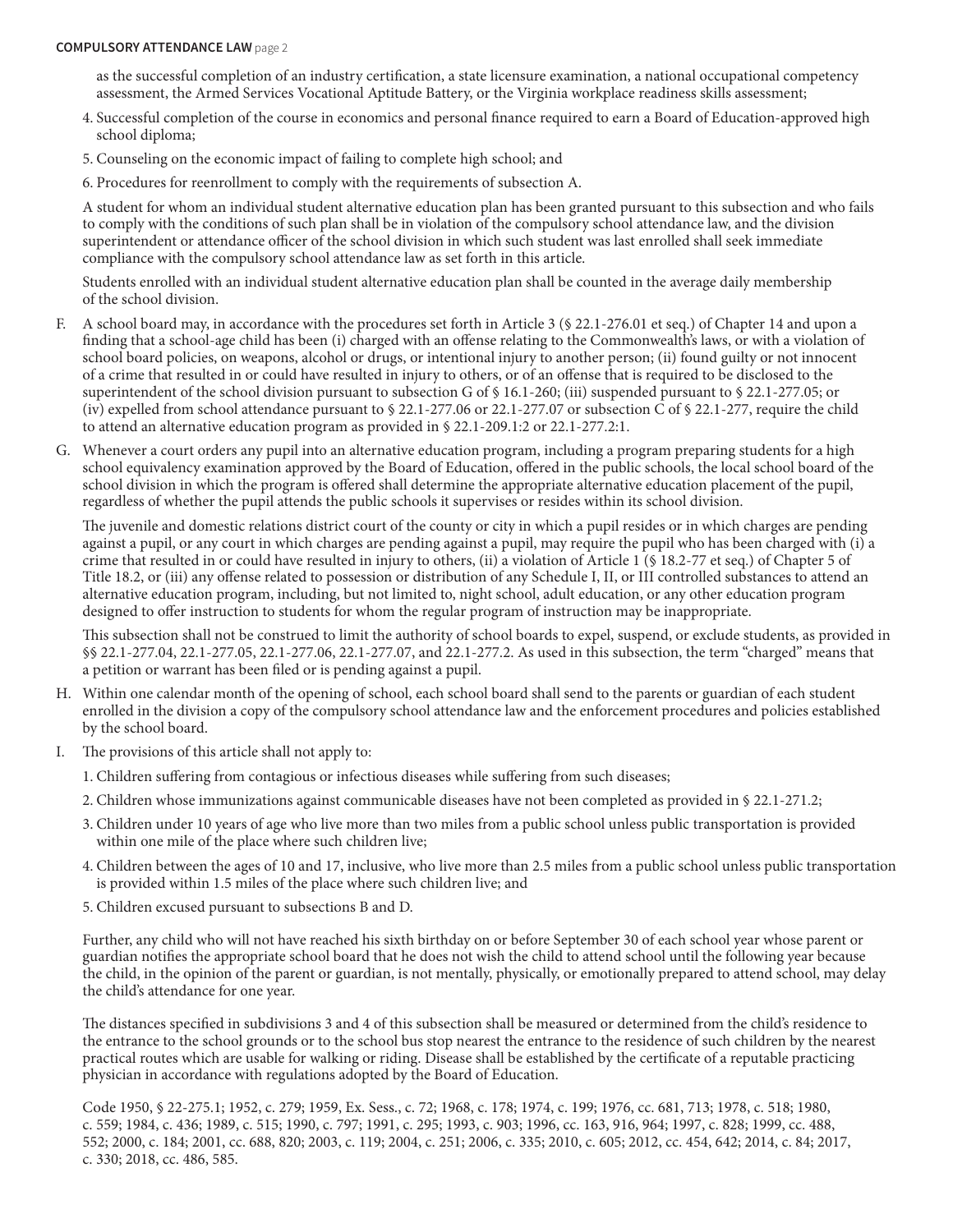### **COMMONWEALTH OF VIRGINIA – PARENTAL RESPONSIBILITY AND INVOLVEMENT REQUIREMENTS**

§ 22.1-279.3. Parental responsibility and involvement requirements.

- A. Each parent of a student enrolled in a public school has a duty to assist the school in enforcing the standards of student conduct and compulsory school attendance in order that education may be conducted in an atmosphere free of disruption and threat to persons or property, and supportive of individual rights.
- B. A school board shall provide opportunities for parental and community involvement in every school in the school division.
- C. Within one calendar month of the opening of school, each school board shall, simultaneously with any other materials customarily distributed at that time, send to the parents of each enrolled student (i) a notice of the requirements of this section; (ii) a copy of the school board's standards of student conduct; and (iii) a copy of the compulsory school attendance law. These materials shall include a notice to the parents that by signing the statement of receipt, parents shall not be deemed to waive, but to expressly reserve, their rights protected by the constitutions or laws of the United States or the Commonwealth and that a parent shall have the right to express disagreement with a school's or school division's policies or decisions.

Each parent of a student shall sign and return to the school in which the student is enrolled a statement acknowledging the receipt of the school board's standards of student conduct, the notice of the requirements of this section, and the compulsory school attendance law. Each school shall maintain records of such signed statements.

- D. The school principal may request the student's parent or parents, if both parents have legal and physical custody of such student, to meet with the principal or his designee to review the school board's standards of student conduct and the parent's or parents' responsibility to participate with the school in disciplining the student and maintaining order, to ensure the student's compliance with compulsory school attendance law, and to discuss improvement of the child's behavior, school attendance, and educational progress.
- E. In accordance with the due process procedures set forth in this article and the guidelines required by § 22.1-279.6, the school principal may notify the parents of any student who violates a school board policy or the compulsory school attendance requirements when such violation could result in the student's suspension or the filing of a court petition, whether or not the school administration has imposed such disciplinary action or filed a petition. The notice shall state (i) the date and particulars of the violation; (ii) the obligation of the parent to take actions to assist the school in improving the student's behavior and ensuring compulsory school attendance compliance; (iii) that, if the student is suspended, the parent may be required to accompany the student to meet with school officials; and (iv) that a petition with the juvenile and domestic relations court may be filed under certain circumstances to declare the student a child in need of supervision.
- F. No suspended student shall be admitted to the regular school program until such student and his parent have met with school officials to discuss improvement of the student's behavior, unless the school principal or his designee determines that readmission, without parent conference, is appropriate for the student.
- G. Upon the failure of a parent to comply with the provisions of this section, the school board may, by petition to the juvenile and domestic relations court, proceed against such parent for willful and unreasonable refusal to participate in efforts to improve the student's behavior or schoolattendance, as follows:
	- 1. If the court finds that the parent has willfully and unreasonably failed to meet, pursuant to a request of the principal as set forth in subsection D of this section, to review the school board's standards of student conduct and the parent's responsibility to assist the school in disciplining the student and maintaining order, and to discuss improvement of the child's behavior and educational progress, it may order the parent to so meet; or
	- 2. If the court finds that a parent has willfully and unreasonably failed to accompany a suspended student to meet with school officials pursuant to subsection F, or upon the student's receiving a second suspension or being expelled, it may order the student or his parent, or both, to participate in such programs or such treatment, including, but not limited to, extended day programs, summer school, other educational programs and counseling, as the court deems appropriate to improve the student's behavior or school attendance. The order may also require participation in a parenting, counseling or a mentoring program, as appropriate or that the student or his parent, or both, shall be subject to such conditions and limitations as the court deems appropriate for the supervision, care, and rehabilitation of the student or his parent. In addition, the court may order the parent to pay a civil penalty not to exceed \$500.
- H. The civil penalties established pursuant to this section shall be enforceable in the juvenile and domestic relations court in which the student's school is located and shall be paid into a fund maintained by the appropriate local governing body to support programs or treatments designed to improve the behavior of students as described in subdivision G 2. Upon the failure to pay the civil penalties imposed by this section, the attorney for the appropriate county, city, or town shall enforce the collection of such civil penalties.
- I. All references in this section to the juvenile and domestic relations court shall be also deemed to mean any successor in interest of such court. (1995, c. 852; 1996, c. 771; 2000, c. 538; 2001, cc. 688, 820; 2004, c. 573.)

#### **For additional information specific to Virginia Beach City Public Schools, please consult the** *Code of Student Conduct***, School Board Policy 5-17, and School Board Regulation 5-17.1.**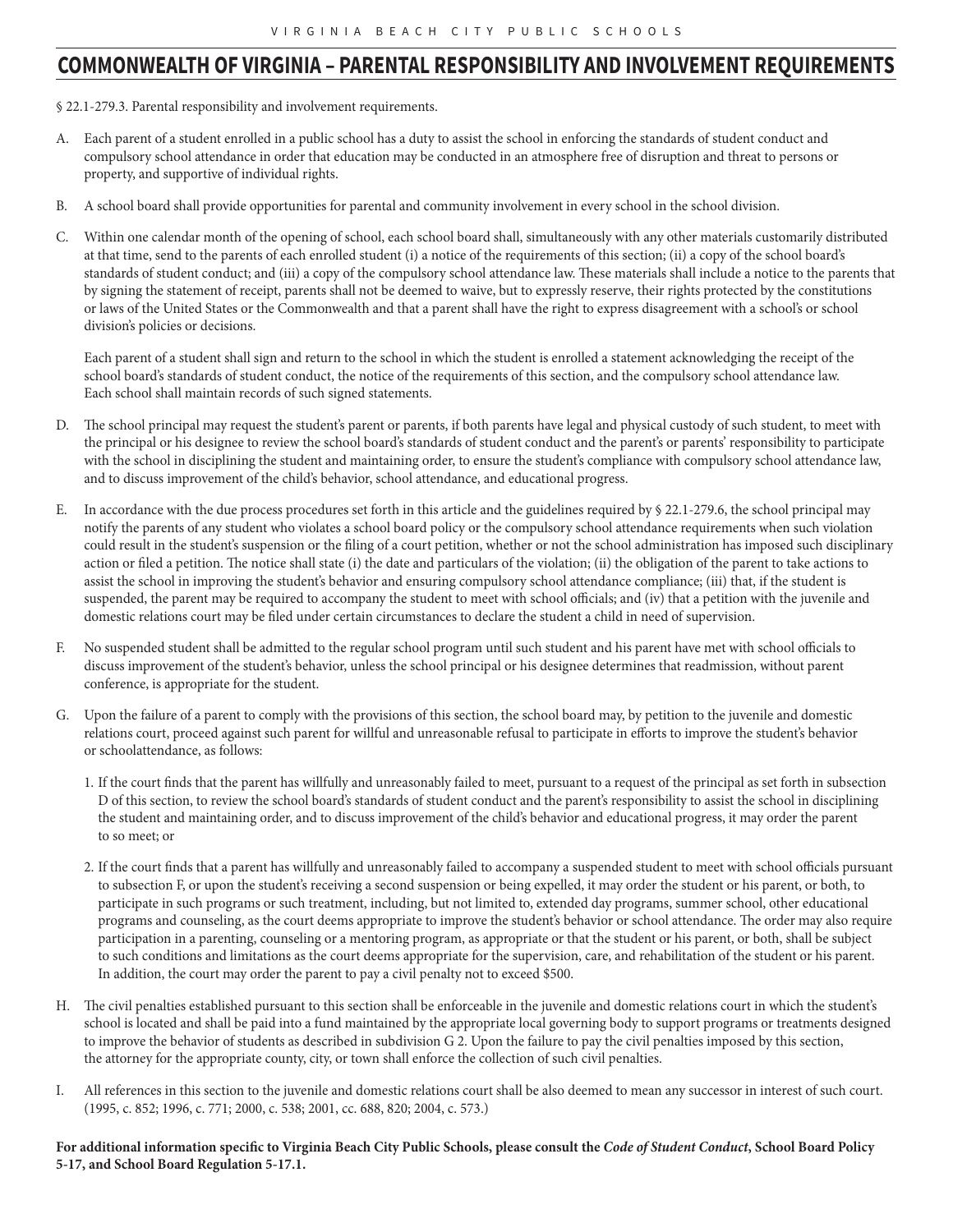### **SECTION 504 OF THE REHABILITATION ACT OF 1973**

Section 504 of the Rehabilitation Act of 1973, as amended, is a civil rights law that prohibits discrimination against individuals with disabilities. The statute ensures that a qualified student with a disability receives reasonable accommodations necessary for that student to access education or school-related programs and activities. Any student who has a physical or mental impairment that substantially limits a major life activity may be eligible. **Additionally, students with health problems (including allergies or anaphylactic reactions) or other medical impairments may be entitled to rights and protections under Section 504.** "Major life activity" means functions such as caring for one's self, performing manual tasks, *walking, seeing, hearing, speaking, breathing, learning, working, eating, sleeping, standing, lifting, bending, reading, concentrating, thinking, communicating and major bodily functions.*

Any child suspected of having a disability under Section 504 should be referred to the Section 504 designee within the school where the student attends. The designee will then initiate the process for determining whether the student meets the qualifications under this federal law. The Section 504 process includes identification, referral and screening, evaluation by a Section 504 Committee, eligibility, need for accommodations and triennial reevaluation. If the Section 504 Committee finds a student eligible and determines that a Section 504 Plan is required, the committee will create the appropriate plan. A Section 504 Plan may include reasonable accommodations and/or related services necessary for the student to access education, including school-related programs and activities.

The Section 504 Coordinator for Virginia Beach City Public Schools is Mrs. Adrian Day, Director of Student Support Services (757) 263-1980.

#### **Parent/Student's Rights under Section 504 of the Rehabilitation Act of 1973**

The following is a description of the rights granted by federal law to students identified as having a disability under Section 504 of the Rehabilitation Act of 1973. The intent of the law is to keep parents fully informed concerning decisions about their child and to inform them of their rights if they disagree with any of these decisions.

Parents have the right to:

- 1. File a grievance with the school district over an alleged violation of Section 504 regulations.
- 2. Have an evaluation that draws on information from a variety of sources.
- 3. Be informed of any proposed actions related to qualification under Section 504 and provision of a plan for services.
- 4. Examine all relevant records.
- 5. Receive all information in the parent's/guardian's native language and primary mode of communication.
- 6. Periodic redetermination of qualification and an assessment before any significant change in program/service modifications.
- 7. Request an impartial hearing if there is a disagreement with the school division's proposed action.
- 8. Be represented by counsel (at their own expense) in the impartial hearing process.
- 9. Appeal the decision of the impartial hearing officer's decision to a court of competent jurisdiction.

Contact: Office of Student Support Services, 641 Carriage Hill Road, Virginia Beach, Virginia 23452, telephone: (757) 263-1980, fax: (757) 493-5437.

#### FOR ADDITIONAL INFORMATION PLEASE CONTACT THE SECTION 504 COORDINATOR AT YOUR CHILD'S SCHOOL.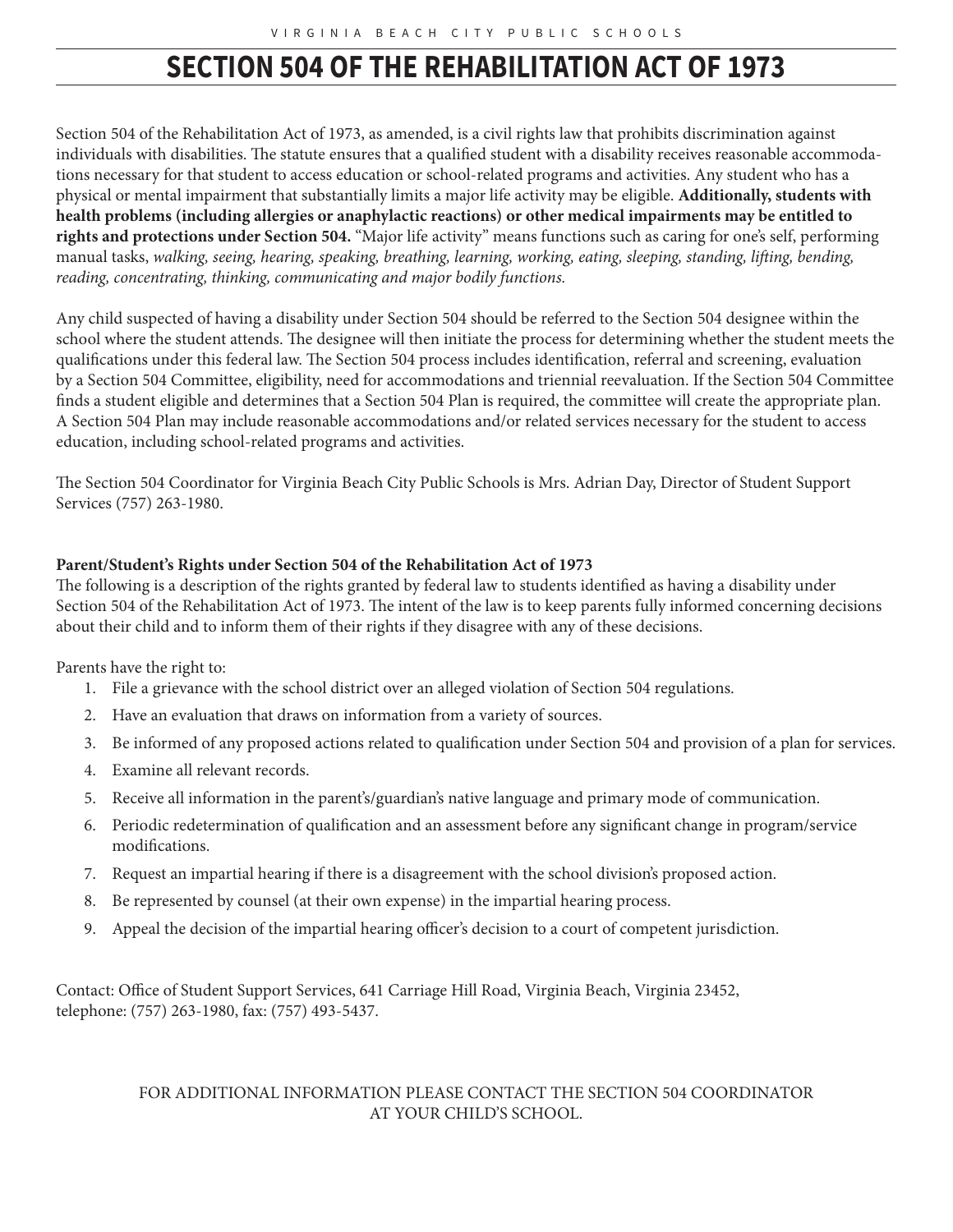# **Notice of Graduation Requirements**

It is the responsibility of parents/guardians to ensure that their child has all the credits needed to graduate. It is imperative that parents/guardians track and monitor the number of standard credits and verified credits their children have obtained. You can accomplish this by staying in touch with the assigned school counselor. Key questions to ask your child's school counselor are: How many credits does my child have and how many does he or she ultimately need for his/her diploma type? How many verified credits does he or she have and how many are ultimately needed for his/her diploma type? Is he or she on track for the current grade level? Have my child and I received his/her academic plan to ensure that he/she is on the right track toward graduation?

### Dear Parent or Guardian:

Since 1995, the Commonwealth of Virginia has been committed to the Standards of Learning (SOL) program emphasizing the need for improving public education in four core subjects – English, mathematics, science, and history and social studies. The SOL have resulted in "high-stakes" testing designed to measure our students' level of mastery in these subject areas. The adjective "high stakes" is fitting because failure to pass these tests and/or pass certain required courses can affect whether or not your child graduates with his or her class. This document outlines specific graduation requirements. It is important that you review it carefully, because requirements are based upon the year your child entered the ninth grade. We encourage you to contact your child's school counselor to review his/her academic plan.

In Virginia there are several diploma options. These options and their accompanying requirements are explained at length in this document. Students in Virginia may opt to pursue an Advanced Studies Diploma or a Standard Diploma. Students pursuing an Advanced Studies Diploma or a Standard Diploma must earn both standard and verified credits if they are to graduate from high school or participate in graduation ceremonies. Students earn a standard credit by successfully completing the requirements of the course. Students earn a verified credit by successfully completing the requirements of the course and achieving a passing score on the applicable end-of-course SOL test or a test approved by the Virginia Board of Education. For students who entered ninth grade from 2013-14 to 2017-18, they would need six (6) verified credits are required for a Standard Diploma and nine (9) are required for an Advanced Studies Diploma. For students who enter ninth grade from 2018-19 and beyond, they would need five (5) verified credits for Standard and Advanced Studies Diplomas. To determine the graduation requirements for your child, you must consider both the type of diploma sought and the year your child first entered ninth grade.

The following Virginia SOL end-of-course tests are available: English: Reading/Literature and Research, English: Writing, Algebra I, Geometry, Algebra II, Earth Science, Biology, Chemistry, World History I, World History II, World Geography, and Virginia and U.S. History. A list of additional tests approved by the Virginia Board of Education for verified credit is available in the appendix of the Student Guide: Secondary School Curriculum for Students of Virginia Beach City Public Schools. Copies of the guide are available at our website *www.vbschools.com*.

It is the responsibility of each student and his/her parent that requirements for an Advanced Studies Diploma or a Standard Diploma are met. School counselors review graduation requirements with student s annually, and the guidance staff at each school is available to assist you. Please work closely with your child's school counselor in making academic decisions for your child. To determine the graduation requirements for your child, you must consider both the type of diploma sought and the year your child first entered ninth grade.

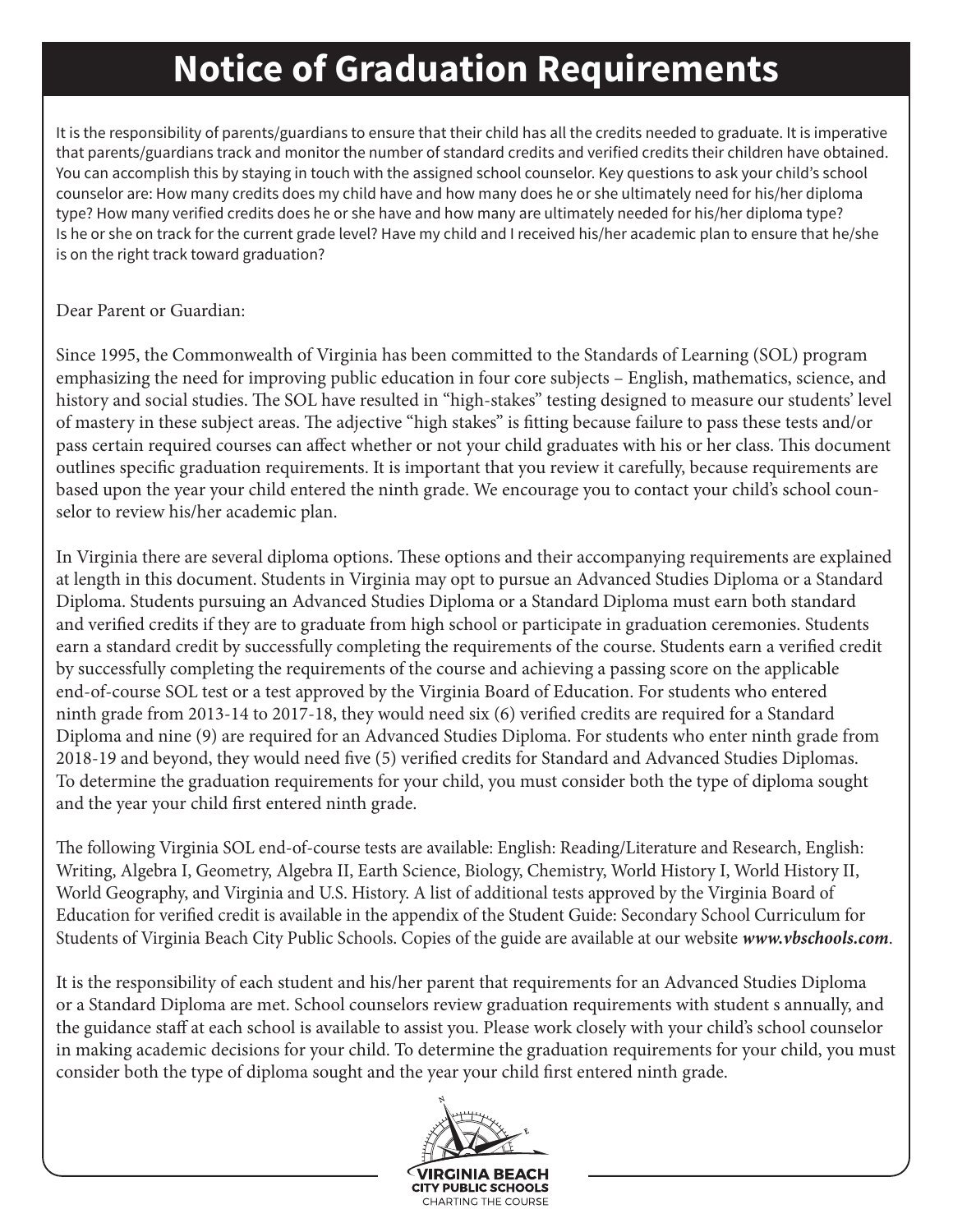### Standard Diploma Requirements for Students Entering Ninth Grade in 2016-17 and 2017-18

The Standard Diploma requires twenty-two (22) credits for students entering ninth grade in 2016-2017 and 2017-18. Of the 22 credits, six (6) must be verified credits as follows: two (2) English, one (1) math, one (1) science, one (1) social studies, and one (1) student-selected test students must have to graduate.

| <b>DISCIPLINE AREA</b>                                                                                                                                                                                                                                                                                                                                                                                                                                                              | UNITS OF CREDIT         | <b>REQUIRED</b><br><b>TO BE VERIFIED</b> |
|-------------------------------------------------------------------------------------------------------------------------------------------------------------------------------------------------------------------------------------------------------------------------------------------------------------------------------------------------------------------------------------------------------------------------------------------------------------------------------------|-------------------------|------------------------------------------|
| English 9, 10, 11, 12                                                                                                                                                                                                                                                                                                                                                                                                                                                               | 4                       | 2                                        |
| <b>Mathematics</b><br>(Courses completed to satisfy this requirement shall include at least two course<br>selections from among Algebra I, Geometry, AFDA (Algebra, Functions, and<br>Data Analysis), or Algebra II, or other mathematics courses above the level of<br>Algebra II. The board shall approve courses to satisfy this requirement.)                                                                                                                                   | 3                       | 1                                        |
| <b>Laboratory Science</b><br>(Courses completed to satisfy this requirement shall include course selections<br>from at least three different science disciplines from among: Earth Sciences,<br>Biology, Chemistry, or Physics or completion of the sequence of science courses<br>required for the International Baccalaureate Diploma. The board shall approve<br>courses to satisfy this requirement. (Note: Oceanography and Astronomy are<br>in the Earth Science discipline.) | 3                       | 1                                        |
| <b>History and Social Science</b><br>(Courses completed to satisfy this requirement shall include Virginia and<br>U.S. History, Virginia and U.S. Government, and two courses in either world<br>history or geography or both. The board shall approve courses to satisfy this<br>requirement).                                                                                                                                                                                     | 3                       | 1                                        |
| <b>Health and Physical Education</b>                                                                                                                                                                                                                                                                                                                                                                                                                                                | $\overline{\mathbf{2}}$ |                                          |
| World Languages, Fine Arts, or Career and Technical Education<br>(Credits earned for this requirement shall include one credit in fine or performing<br>arts or career and technical education.)                                                                                                                                                                                                                                                                                    | $\overline{2}$          |                                          |
| <b>Economics and Personal Finance</b>                                                                                                                                                                                                                                                                                                                                                                                                                                               | $\mathbf{1}$            |                                          |
| <b>Required Courses</b>                                                                                                                                                                                                                                                                                                                                                                                                                                                             | 18                      |                                          |
| <b>Elective Courses</b><br>(Courses to satisfy this requirement shall include at least two sequential electives<br>as required by the Standards of Quality.)                                                                                                                                                                                                                                                                                                                        | 4                       |                                          |
| <b>Virtual Course</b>                                                                                                                                                                                                                                                                                                                                                                                                                                                               |                         |                                          |
| <b>Career and Technical Education Industry Certification</b>                                                                                                                                                                                                                                                                                                                                                                                                                        |                         |                                          |
| Training in Emergency First Aid, Cardiopulmonary Resuscitation (CPR),<br>and the use of an Automated External Defibrillator (AED)                                                                                                                                                                                                                                                                                                                                                   |                         |                                          |
| <b>Student Selected Test</b>                                                                                                                                                                                                                                                                                                                                                                                                                                                        |                         | 1                                        |
| <b>TOTAL</b>                                                                                                                                                                                                                                                                                                                                                                                                                                                                        | 22                      | 6                                        |

**Students who earn a Standard Diploma may participate in commencement exercises.**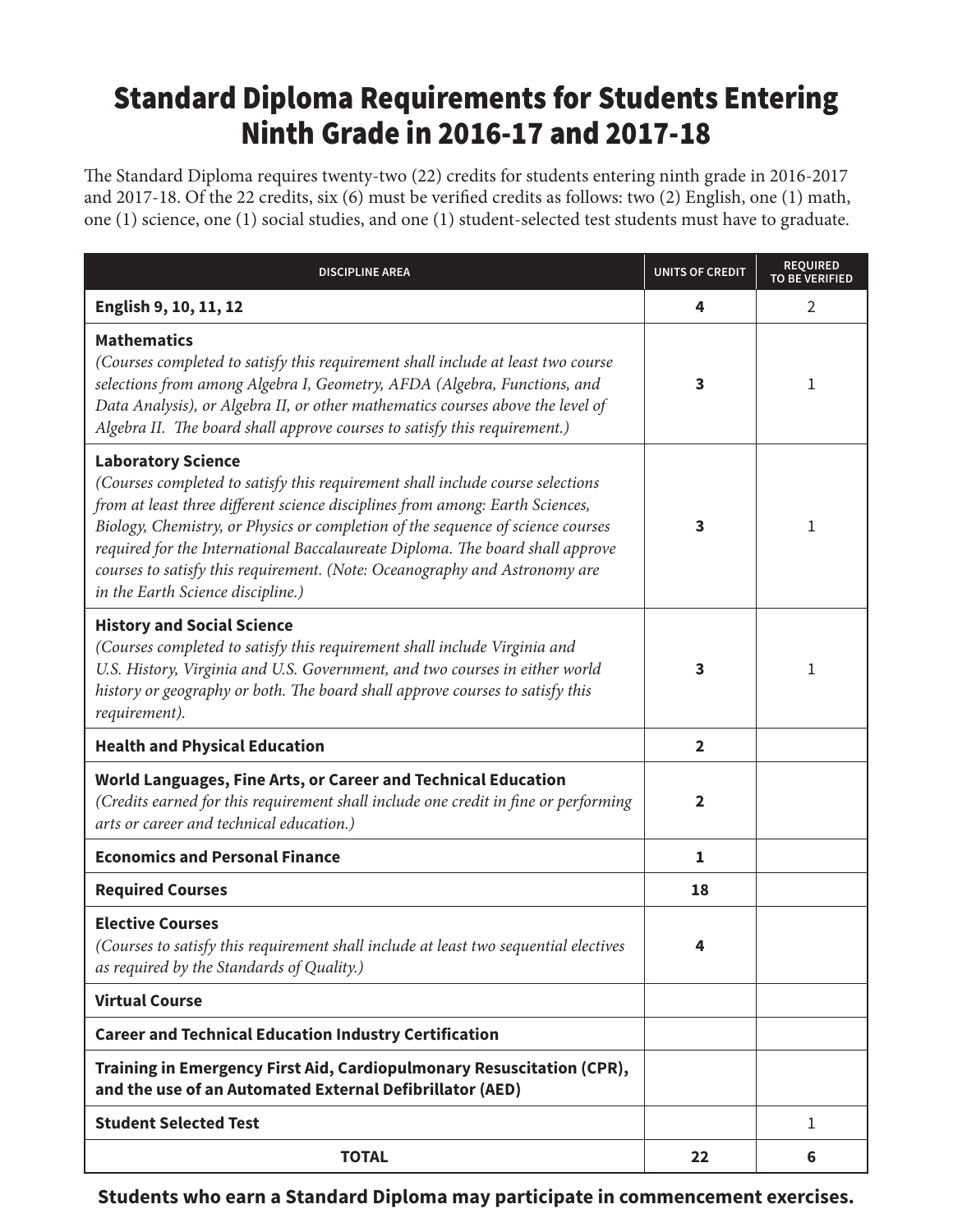### Advanced Studies Diploma Requirements for Students Entering Ninth Grade In 2016-17 and 2017-18

The Advanced Studies Diploma requires twenty-six (26) credits for students entering ninth grade in 2016-2017 and 2017-18. Of the 26 credits, nine (9) must be verified credits as follows: two (2) English, two (2) math, two (2) science, two (2) social studies, and one (1) student-selected test students must have to graduate.

| <b>DISCIPLINE AREA</b>                                                                                                                                                                                                                                                                                                                                                                                                                                                              | <b>UNITS OF CREDIT</b> | <b>REQUIRED</b><br><b>TO BE VERIFIED</b> |
|-------------------------------------------------------------------------------------------------------------------------------------------------------------------------------------------------------------------------------------------------------------------------------------------------------------------------------------------------------------------------------------------------------------------------------------------------------------------------------------|------------------------|------------------------------------------|
| English 9, 10, 11, 12                                                                                                                                                                                                                                                                                                                                                                                                                                                               | 4                      | $\overline{2}$                           |
| <b>Mathematics</b><br>(Courses completed to satisfy this requirement shall include at least two course<br>selections from among Algebra I, Geometry, AFDA (Algebra Functions, and Data<br>Analysis), or Algebra II, or other mathematics courses above the level of Algebra<br>II. The board shall approve courses to satisfy this requirement.)                                                                                                                                    | 4                      | $\overline{2}$                           |
| <b>Laboratory Science</b><br>(Courses completed to satisfy this requirement shall include course selections<br>from at least three different science disciplines from among: Earth Sciences,<br>Biology, Chemistry, or Physics or completion of the sequence of science courses<br>required for the International Baccalaureate Diploma. The board shall approve<br>courses to satisfy this requirement. (Note: Oceanography and Astronomy are<br>in the Earth Science discipline.) | 4                      | 2                                        |
| <b>History and Social Science</b><br>(Courses completed to satisfy this requirement shall include Virginia and<br>U.S. History, Virginia and U.S. Government, and two courses in either world<br>history or geography or both. The board shall approve courses to satisfy this<br>requirement).                                                                                                                                                                                     | 4                      | $\overline{2}$                           |
| <b>World Languages</b><br>(Credits earned for this requirement shall be three years of the same language<br>or two years each of two languages.)                                                                                                                                                                                                                                                                                                                                    | 3                      |                                          |
| <b>Health and Physical Education</b>                                                                                                                                                                                                                                                                                                                                                                                                                                                | $\overline{2}$         |                                          |
| <b>Fine Arts or Career and Technical Education</b>                                                                                                                                                                                                                                                                                                                                                                                                                                  | 1                      |                                          |
| <b>Economics and Personal Finance</b>                                                                                                                                                                                                                                                                                                                                                                                                                                               | 1                      |                                          |
| <b>Required Courses</b>                                                                                                                                                                                                                                                                                                                                                                                                                                                             | 23                     |                                          |
| <b>Elective Courses</b>                                                                                                                                                                                                                                                                                                                                                                                                                                                             | 3                      |                                          |
| <b>Virtual Course</b>                                                                                                                                                                                                                                                                                                                                                                                                                                                               |                        |                                          |
| Training in Emergency First Aid, Cardiopulmonary Resuscitation (CPR),<br>and the use of an Automated External Defibrillator (AED)                                                                                                                                                                                                                                                                                                                                                   |                        |                                          |
| <b>Student Selected Test</b>                                                                                                                                                                                                                                                                                                                                                                                                                                                        |                        | $\mathbf{1}$                             |
| <b>TOTAL</b>                                                                                                                                                                                                                                                                                                                                                                                                                                                                        | 26                     | 9                                        |

**Students who earn an Advanced Studies Diploma may participate in commencement exercises.**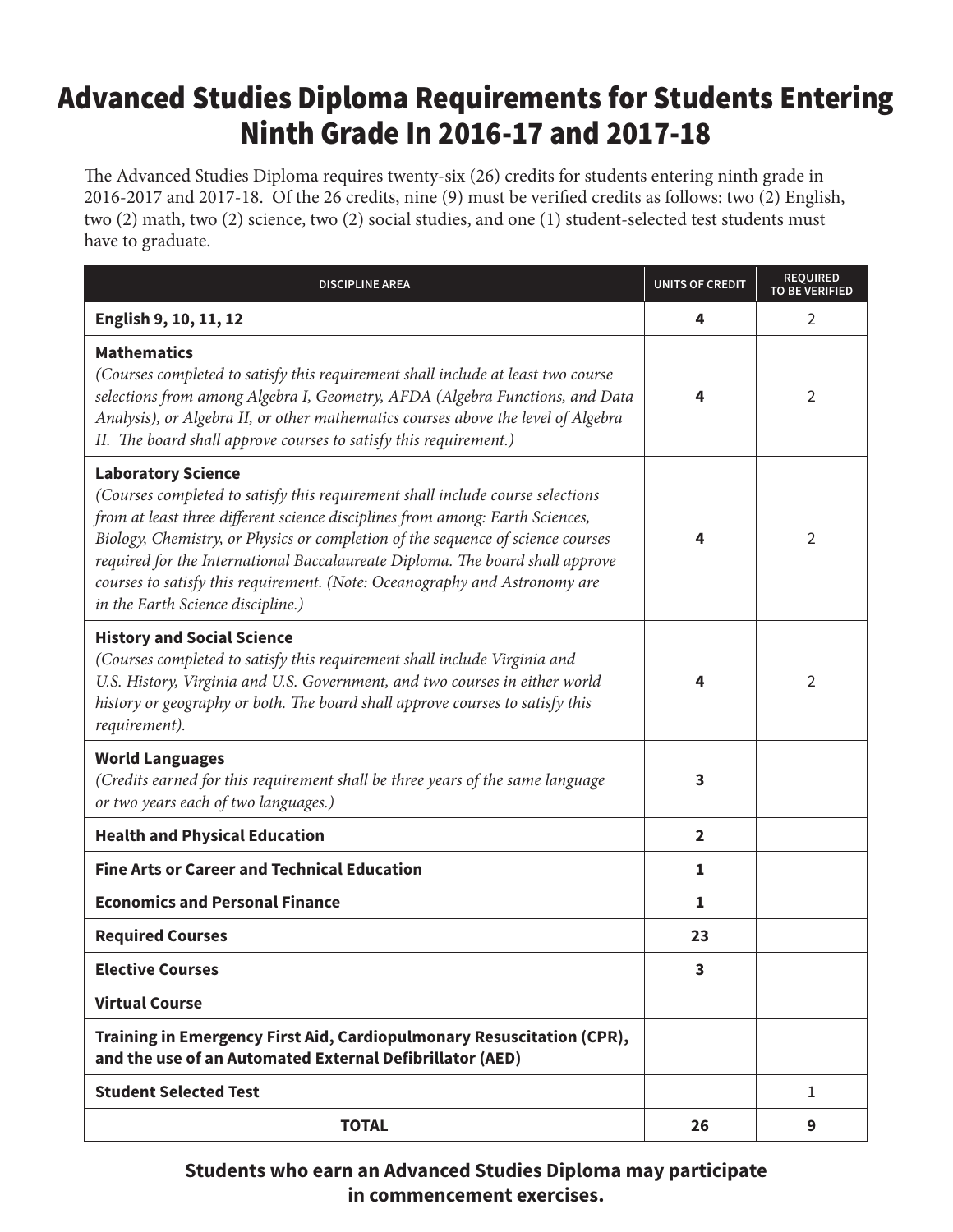## Standard Diploma Requirements for Students Entering Ninth Grade in 2018-19 and Beyond

The Standard Diploma requires twenty-two (22) credits for students entering ninth grade in 2018-2019 and beyond. Of the 22 credits, five (5) must be verified credits as follows: two (2) English, one (1) math, one (1) science, and one (1) social studies students must have to graduate.

| <b>DISCIPLINE AREA</b>                                                                                                                                                                                                                                                                                                                                                                                                                                                              | <b>UNITS OF CREDIT</b> | <b>REQUIRED</b><br><b>TO BE VERIFIED</b> |
|-------------------------------------------------------------------------------------------------------------------------------------------------------------------------------------------------------------------------------------------------------------------------------------------------------------------------------------------------------------------------------------------------------------------------------------------------------------------------------------|------------------------|------------------------------------------|
| English 9, 10, 11, 12                                                                                                                                                                                                                                                                                                                                                                                                                                                               | 4                      | $\overline{2}$                           |
| <b>Mathematics</b><br>(Courses completed to satisfy this requirement shall include at least two course<br>selections from among Algebra I, Geometry, AFDA (Algebra, Functions, and<br>Data Analysis), or Algebra II, or other mathematics courses above the level<br>of Algebra II. The board shall approve courses to satisfy this requirement.)                                                                                                                                   | 3                      | 1                                        |
| <b>Laboratory Science</b><br>(Courses completed to satisfy this requirement shall include course selections<br>from at least three different science disciplines from among: Earth Sciences,<br>Biology, Chemistry, or Physics or completion of the sequence of science courses<br>required for the International Baccalaureate Diploma. The board shall approve<br>courses to satisfy this requirement. (Note: Oceanography and Astronomy are<br>in the Earth Science discipline.) | 3                      | 1                                        |
| <b>History and Social Studies</b><br>(Courses completed to satisfy this requirement shall include Virginia and<br>U.S. History, Virginia and U.S. Government, and two courses in either world<br>history or geography or both. The board shall approve courses to satisfy this<br>requirement).                                                                                                                                                                                     | 3                      | 1                                        |
| <b>Health and Physical Education</b>                                                                                                                                                                                                                                                                                                                                                                                                                                                | $\overline{2}$         |                                          |
| World Languages, Fine Arts, or Career and Technical Education<br>(Credits earned for this requirement shall include one credit in fine or performing<br>arts or career and technical education.)                                                                                                                                                                                                                                                                                    | $\mathbf{2}$           |                                          |
| <b>Economics and Personal Finance</b>                                                                                                                                                                                                                                                                                                                                                                                                                                               | $\mathbf{1}$           |                                          |
| <b>Required Courses</b>                                                                                                                                                                                                                                                                                                                                                                                                                                                             | 18                     |                                          |
| <b>Elective Courses</b><br>(Courses to satisfy this requirement shall include at least two sequential electives<br>as required by the Standards of Quality.)                                                                                                                                                                                                                                                                                                                        | 4                      |                                          |
| Advanced Placement, Honors, or International Baccalaureate Course<br>or Career and Technical Education Industry Certification                                                                                                                                                                                                                                                                                                                                                       |                        |                                          |
| <b>Virtual Course</b> (obtained through coursework)                                                                                                                                                                                                                                                                                                                                                                                                                                 |                        |                                          |
| Training in Emergency First Aid, Cardiopulmonary Resuscitation (CPR),<br>and the use of an Automated External Defibrillator (AED) (obtained<br>through coursework)                                                                                                                                                                                                                                                                                                                  |                        |                                          |
| <b>TOTAL</b>                                                                                                                                                                                                                                                                                                                                                                                                                                                                        | 22                     | 5                                        |

**Students who earn a Standard Diploma may participate in commencement exercises.**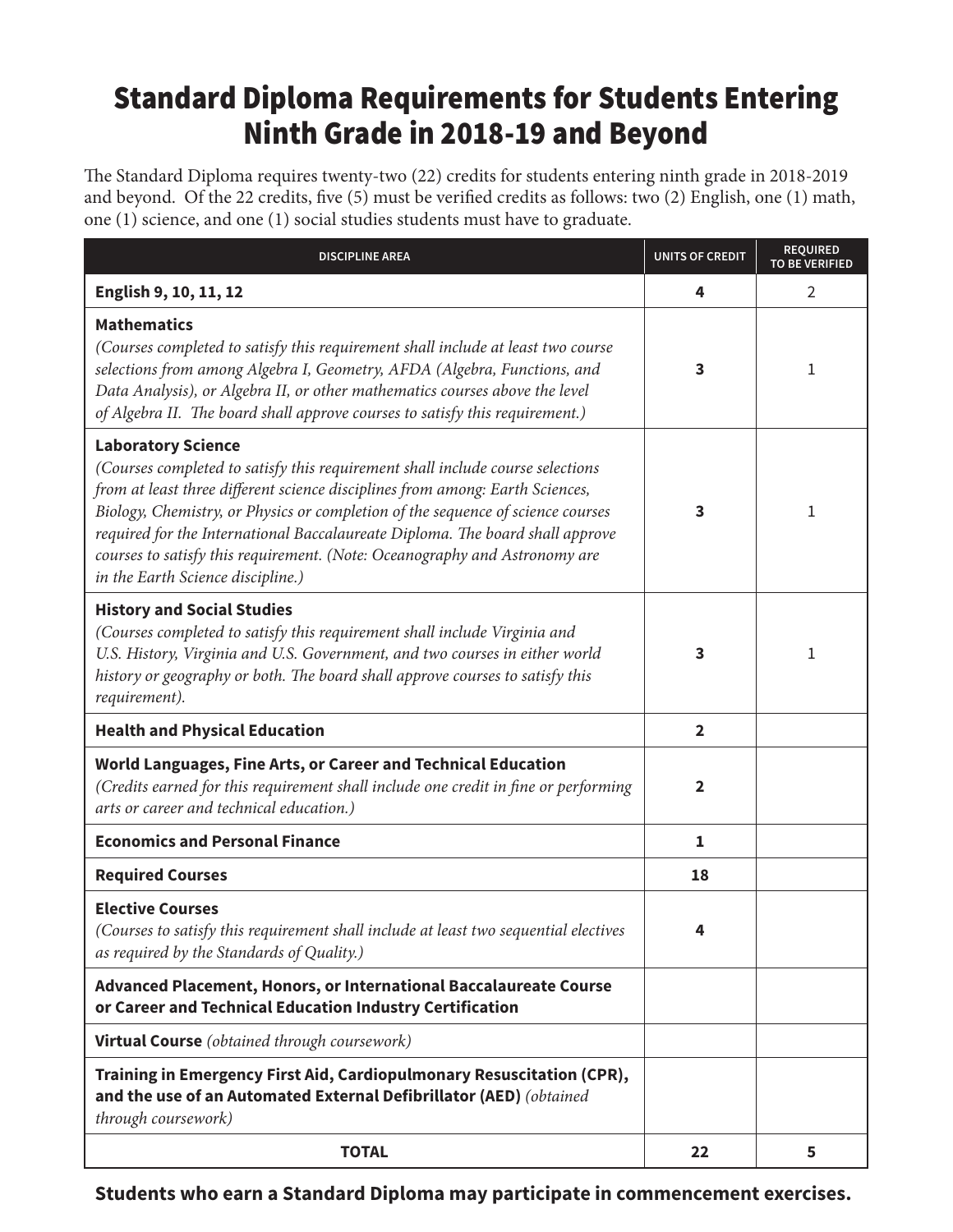### Advanced Studies Diploma Requirements for Students Entering Ninth Grade in 2018-19 and Beyond

The Advanced Studies Diploma requires twenty-six (26) credits for students entering ninth grade in 2018-2019 and beyond. Of the 26 credits, five (5) must be verified credits as follows: two (2) English, two (2) math, one (1) science, and one (1) social studies students must have to graduate.

| <b>DISCIPLINE AREA</b>                                                                                                                                                                                                                                                                                                                                                                                                                                                              | <b>UNITS OF CREDIT</b> | <b>REQUIRED</b><br><b>TO BE VERIFIED</b> |
|-------------------------------------------------------------------------------------------------------------------------------------------------------------------------------------------------------------------------------------------------------------------------------------------------------------------------------------------------------------------------------------------------------------------------------------------------------------------------------------|------------------------|------------------------------------------|
| English 9, 10, 11, 12                                                                                                                                                                                                                                                                                                                                                                                                                                                               | 4                      | $\overline{2}$                           |
| <b>Mathematics</b><br>(Courses completed to satisfy this requirement shall include at least two course<br>selections from among Algebra I, Geometry, AFDA (Algebra Functions, and<br>Data Analysis), or Algebra II, or other mathematics courses above the level<br>of Algebra II. The board shall approve courses to satisfy this requirement.)                                                                                                                                    | 4                      | 1                                        |
| <b>Laboratory Science</b><br>(Courses completed to satisfy this requirement shall include course selections<br>from at least three different science disciplines from among: Earth Sciences,<br>Biology, Chemistry, or Physics or completion of the sequence of science courses<br>required for the International Baccalaureate Diploma. The board shall approve<br>courses to satisfy this requirement. (Note: Oceanography and Astronomy are<br>in the Earth Science discipline.) | 4                      | 1                                        |
| <b>History and Social Science</b><br>(Courses completed to satisfy this requirement shall include Virginia and<br>U.S. History, Virginia and U.S. Government, and two courses in either world<br>history or geography or both. The board shall approve courses to satisfy this<br>requirement).                                                                                                                                                                                     | 4                      | 1                                        |
| <b>World Languages</b><br>(Credits earned for this requirement shall be three years of the same language<br>or two years each of two languages.)                                                                                                                                                                                                                                                                                                                                    | 3                      |                                          |
| <b>Health and Physical Education</b>                                                                                                                                                                                                                                                                                                                                                                                                                                                | $\overline{2}$         |                                          |
| <b>Fine Arts or Career and Technical Education</b>                                                                                                                                                                                                                                                                                                                                                                                                                                  | 1                      |                                          |
| <b>Economics and Personal Finance</b>                                                                                                                                                                                                                                                                                                                                                                                                                                               | 1                      |                                          |
| <b>Required Courses</b>                                                                                                                                                                                                                                                                                                                                                                                                                                                             | 23                     |                                          |
| <b>Elective Courses</b>                                                                                                                                                                                                                                                                                                                                                                                                                                                             | 3                      |                                          |
| Advanced Placement, Honors, or International Baccalaureate Course<br>or Career and Technical Education Industry Certification                                                                                                                                                                                                                                                                                                                                                       |                        |                                          |
| <b>Virtual Course</b> (obtained through coursework)                                                                                                                                                                                                                                                                                                                                                                                                                                 |                        |                                          |
| Training in Emergency First Aid, Cardiopulmonary Resuscitation (CPR),<br>and the use of an Automated External Defibrillator (AED)<br>(obtained through coursework)                                                                                                                                                                                                                                                                                                                  |                        |                                          |
| <b>TOTAL</b>                                                                                                                                                                                                                                                                                                                                                                                                                                                                        | 26                     | 5                                        |

**Students who earn an Advanced Studies Diploma may participate in commencement exercises.**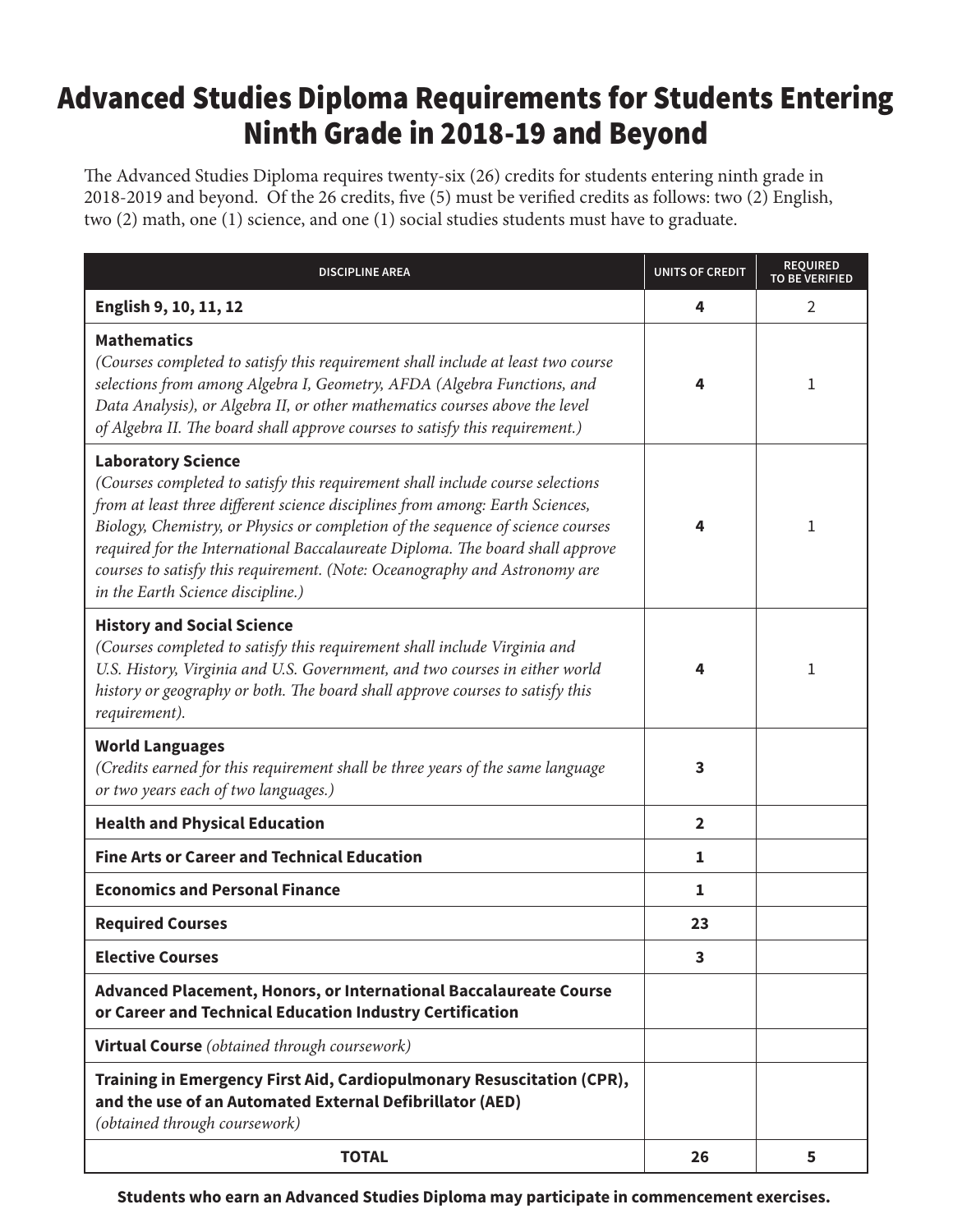## Transfer Students

Students who transfer from other Virginia public school systems must meet the same requirements as Virginia Beach City Public Schools students. The verified credits required of transfer students from private or out-of-state schools will vary depending on when the transfer student registers. The term "beginning" in the following charts means within the first twenty (20) hours of instruction per course, and the term "during" means after the first twenty (20) hours of instruction.

| <b>VERIFIED CREDIT REQUIREMENTS FOR STUDENTS TRANSFERRING INTO VIRGINIA BEACH</b><br>CITY PUBLIC SCHOOLS BEFORE 2018-2019 SCHOOL YEAR |                                                                                                                                                                                                                                |                                                                                                                                                                                                                                |  |
|---------------------------------------------------------------------------------------------------------------------------------------|--------------------------------------------------------------------------------------------------------------------------------------------------------------------------------------------------------------------------------|--------------------------------------------------------------------------------------------------------------------------------------------------------------------------------------------------------------------------------|--|
| <b>Grade Level Student Enters</b><br>Virginia Beach City Public Schools                                                               | <b>Standard Diploma</b>                                                                                                                                                                                                        | <b>Advanced Studies Diploma</b>                                                                                                                                                                                                |  |
| During ninth grade or the<br>beginning of tenth grade                                                                                 | No change in requirements                                                                                                                                                                                                      | No change in requirements                                                                                                                                                                                                      |  |
| During tenth grade or the<br>beginning of eleventh grade                                                                              | 1 English, 1 mathematics,<br>1 social studies, and 1 science                                                                                                                                                                   | 2 English, 1 mathematics,<br>1 social studies, 1 science, and<br>1 student-selected test                                                                                                                                       |  |
| During eleventh grade or the<br>beginning of twelfth grade                                                                            | 1 English and<br>1 student-selected test                                                                                                                                                                                       | 1 English and<br>3 student-selected tests                                                                                                                                                                                      |  |
| During twelfth grade                                                                                                                  | If Virginia diploma requirements<br>cannot be met, the previous<br>school should award the diploma<br>or the student can request that the<br>local school board seek a waiver<br>from the Virginia Department<br>of Education. | If Virginia diploma requirements<br>cannot be met, the previous<br>school should award the diploma<br>or the student can request that the<br>local school board seek a waiver<br>from the Virginia Department<br>of Education. |  |

| <u> VERIFIED CREDIT REQUIREMENTS FOR STUDENTS TRANSFERRING INTO VIRGINIA BEACH</u> |  |
|------------------------------------------------------------------------------------|--|
| ' CITY PUBLIC SCHOOLS 2018-2019 SCHOOL YEAR AND BEYOND .                           |  |

| <b>Grade Level Student Enters</b><br>Virginia Beach City Public Schools | <b>Standard Diploma</b>                                                                                                                                                                                                        | <b>Advanced Studies Diploma</b>                                                                                                                                                                                                |  |
|-------------------------------------------------------------------------|--------------------------------------------------------------------------------------------------------------------------------------------------------------------------------------------------------------------------------|--------------------------------------------------------------------------------------------------------------------------------------------------------------------------------------------------------------------------------|--|
| During ninth grade or the<br>beginning of tenth grade                   | No change in requirements                                                                                                                                                                                                      | No change in requirements                                                                                                                                                                                                      |  |
| During tenth grade or the<br>beginning of eleventh grade                | No change in requirements                                                                                                                                                                                                      | No change in requirements                                                                                                                                                                                                      |  |
| During eleventh grade or the<br>beginning of twelfth grade              | 1 English and<br>1 mathematics                                                                                                                                                                                                 | 1 English and<br>1 mathematics                                                                                                                                                                                                 |  |
| During twelfth grade                                                    | If Virginia diploma requirements<br>cannot be met, the previous<br>school should award the diploma<br>or the student can request that the<br>local school board seek a waiver<br>from the Virginia Department<br>of Education. | If Virginia diploma requirements<br>cannot be met, the previous<br>school should award the diploma<br>or the student can request that the<br>local school board seek a waiver<br>from the Virginia Department<br>of Education. |  |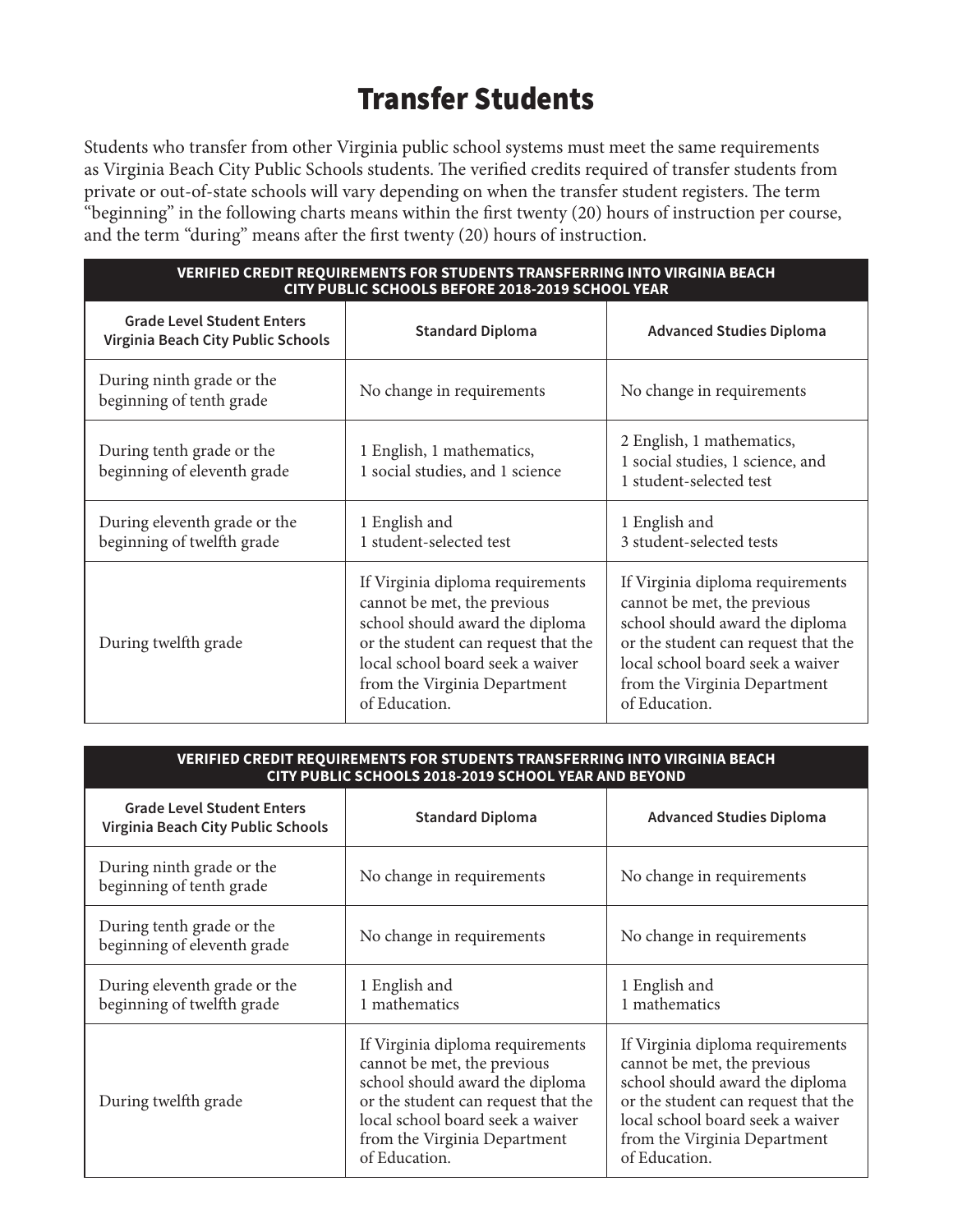# Locally Awarded Verified Credits

A process exists to assist students seeking an Advanced Studies or Standard diploma who have not met the verified credit requirements for these diplomas. The number of locally awarded verified credits (LAVCs) and the diplomas to which they may be applied are different for students who entered the ninth grade prior to the 2018-19 school year and for those who entered in 2018-19 and thereafter. Students who entered in the ninth grade for the first time prior to the 2018-19 school year and are earning a Standard diploma may be awarded a total of three LAVCs in English, mathematics, science, and/or history/social science. Students who entered in the ninth grade in 2018-19 and thereafter who are earning the Advanced Studies or Standard diploma shall be eligible to earn no more than one LAVC in English, mathematics, science, and/or history/social science.

To be eligible to earn a LAVC in English, mathematics, science, or history/social science under these guidelines, a student must:

- 1. Pass the high school course;
- 2. Score within a 375-399 scale score range on any administration of an applicable Standards of Learning test after taking the test at least twice; and
- 3. Demonstrate achievement in the academic content through an appeal process facilitated by the school.

For the 2019-20 and the 2020-21 school years, the requirements for awarding LAVCs in English, mathematics, science and history/social science shall follow emergency guidelines as established by the Virginia Board of Education. If you have questions about the emergency guidelines, please contact your assigned school counselor.

### Credit Accommodations

Students with disabilities under IDEA or Section 504 may be eligible for credit accommodations. Credit accommodations provide alternatives for students with disabilities in earning the standard and verified credits required to graduate with a Standard Diploma. Credit accommodations for the Standard Diploma shall be determined by the student's Individualized Education Program (IEP) or Section 504 team, including the student where appropriate, at any point after the student's eighth-grade year. The school must secure the informed written consent of the parent/guardian and the student, as appropriate, to choose credit accommodations after review of the student's academic history and full disclosure of the student's options.

Students must meet the following criteria to be eligible to receive credit accommodations for the Standard Diploma:

- a. Student must have a current IEP or 504 plan with standards-based content goals.
- b. Student has a disability that precludes him or her from achieving and progressing commensurate with grade level expectations, but is learning on grade level content.
- c. Student needs significant instructional supports to access grade level Standards of Learning (SOL) content and to show progress.
- d. Based on multiple objective measures of past performance, student might not be expected to achieve the required standard and verified units of credit within the standard time frame.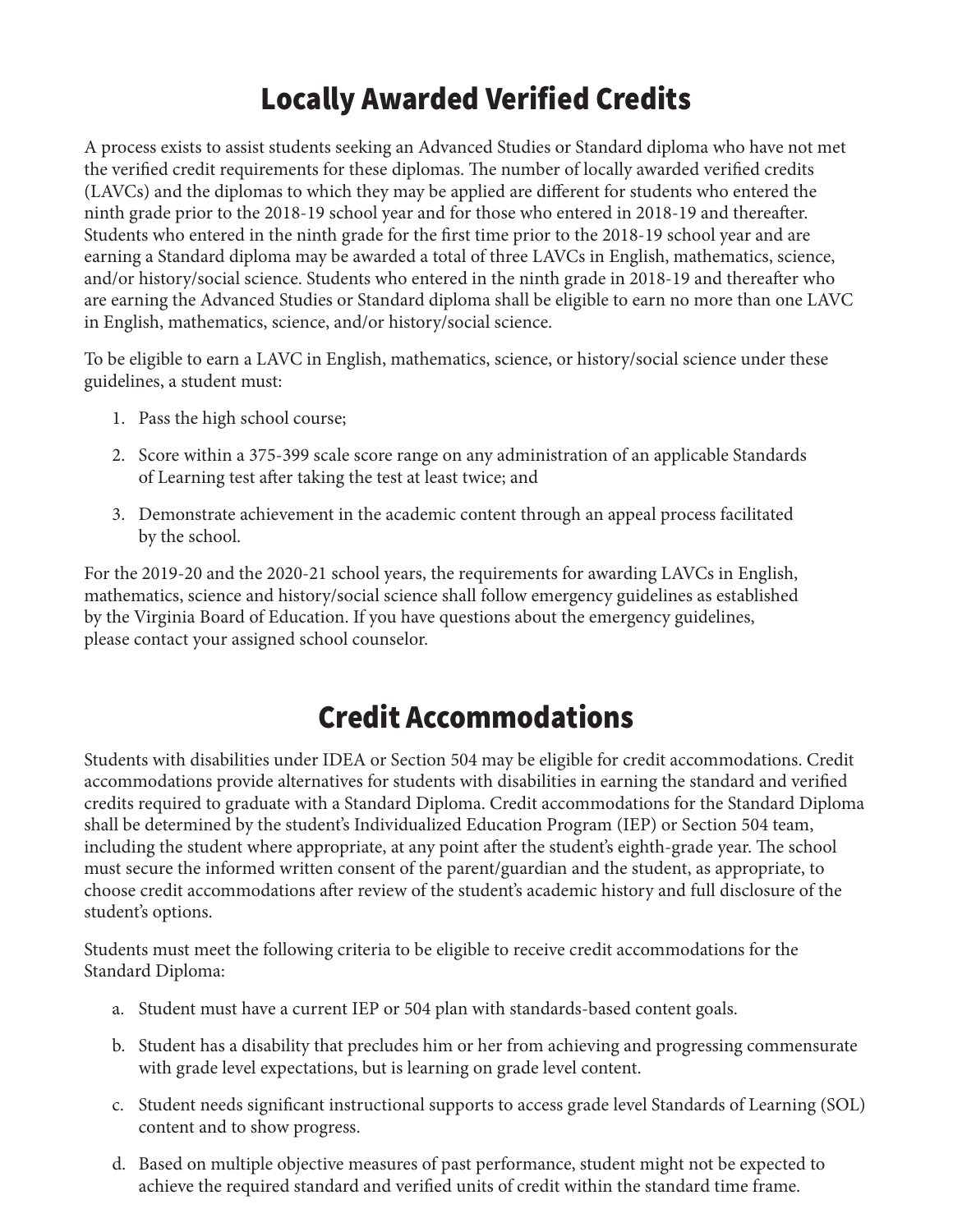## The Certificate of Program Completion

The Certificate of Program Completion is designed for a student who has earned all of the required standard units of credit for graduation, but has not earned the appropriate corresponding verified credits or has not completed additional graduation requirements for a diploma. The student will be given the opportunity to earn verified credits in the summer and subsequent administrations of the SOL tests. Additionally, students will be given the opportunity to complete any additional requirements. When the student earns the appropriate verified credits or completes, he/she will be considered a graduate and earn the appropriate diploma. If, however, the student does not earn the verified credits required, he/she can be awarded the Certificate of Program Completion.

### **The student who is awarded the Certificate of Program Completion will not participate in commencement exercises.**

Students' school counselors are an important resource to help guide them during their academic careers. School counselors can also help families understand school requirements and access the resources that are available to support students. To schedule a meeting or a consultation call your child's school counseling office.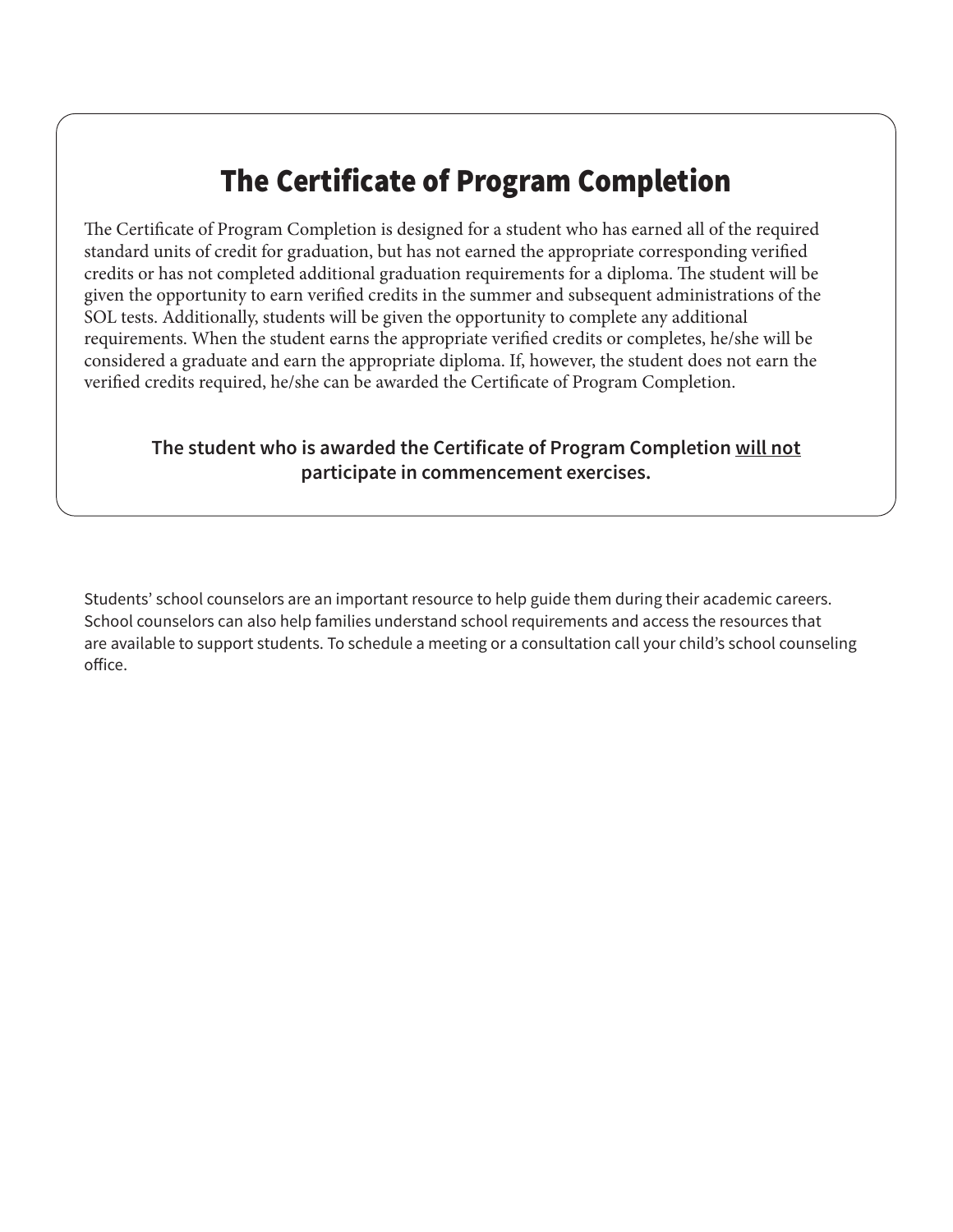### Annual Notification of School Counseling Services

The school counseling programs provided in Virginia Beach City Public Schools (VBCPS) are in compliance with the Virginia Board of Education and School Board Regulation 6-44.1. The school counseling component is part of the K-12 comprehensive education provided to all students through activities that focus on teaching positive approaches toward school and lifelong learning and the knowledge and skills for life and employment. It includes:

- **Academic counseling**, which helps students and their parents or guardians complete and understand Academic and Career Plans (ACPs), acquire knowledge of the curriculum choices and testing and choose appropriate courses leading to graduation and a transition to college, career, and other educational opportunities.
- **Career counseling**, which helps students to acquire information and skills in order to plan for work, jobs, apprenticeships, postsecondary education, and career opportunities, including United States military branches. Career interest inventories are utilized by students in elementary, middle and high schools as a component of the Academic and Career Plans (ACPs).

The school counseling program also helps students develop an understanding of themselves and of the rights and needs of others; learn to resolve conflicts; and set individual goals reflecting their interests, abilities, and aptitudes. Personal or social counseling may be provided in large groups (e.g., all seventh graders) in which general issues of social development are addressed or in structured individual or small-group multisession counseling that focuses on the specific concerns of the participant(s). Parents or guardians shall receive written notification of short-term personal or social counseling of a small group nature. Parental or guardian consent is not required for short-term personal or social counseling and/or crisis intervention that is needed to maintain order, discipline, or a productive learning environment.

**You may excuse your child from academic, career or personal/social counseling at any time by completing the opt-out form.** An opt-out request will remain in effect from the day it is received by the school throughout the student's K-12 career in VBCPS, unless the opt-out request is rescinded by the parents/guardians or adult student in writing. The completed opt-out form will be housed in the student's cumulative folder. Parents/guardians or adult student who opt to have their child excused from academic or career counseling shall have sole responsibility to ensure that all academic and graduation requirements are fulfilled.

Parents/guardians or adult student may review materials to be used in school counseling programs at their child's school by contacting the school counselor. Information can also be found in Regulation 6-61.2, "Review and Challenge of Instructional Materials".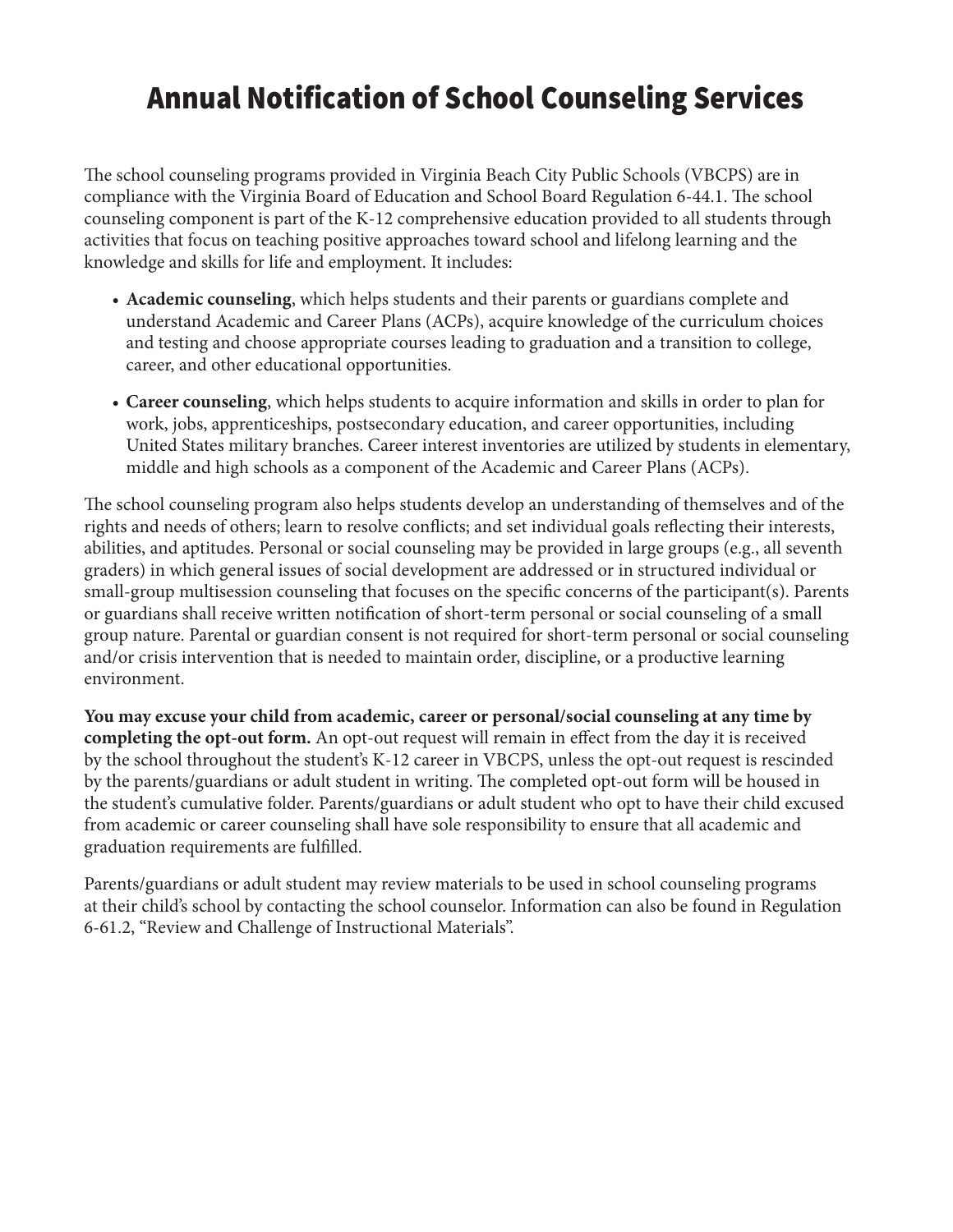### VIRGINIA BEACH CITY PUBLIC SCHOOLS Student Digital Device Agreement

The digital device issued to your child is to be used for school related purposes only and is to be returned in accordance with expectations provided by the school. The device may not be used by nonauthorized persons. By signing the *Code of Student Conduct*, the parent or guardian of a minor student/adult student is agreeing to the following.

- 1. Damages, up to the cost of the device, will be assessed by the school for a device that is reported lost or stolen, not returned on or prior to return due date, damaged, tampered with, or vandalized.
- 2. The school should be contacted to assess any hardware or software problems that may arise. Students shall not attempt to open the device casing, attempt to repair, or in any way alter the device.
- 3. Student use of the device at all times is governed by the *Code of Student Conduct* and the Acceptable Use Policy.
- 4. The device may be used to connect to the Internet outside of school; however, it is not the responsibility of the school division to provide Internet connectivity.
- 5. Parents/guardians of minor students/adult students are responsible for monitoring the use of the Internet with this device when not on the School Division network. The Internet filtering software on the device may not be disabled or bypassed for any reason.
- 6. Devices contain an image containing any needed operating system and approved instructional software titles. Only the school may add additional software.
- 7. Students are expected to follow all copyright laws. The sharing or transferring of copyrighted materials with this device is prohibited. When in doubt, ask school personnel first.
- 8. Physically altering the device and tampering with existing identification labels/stickers is considered vandalism and is strictly prohibited.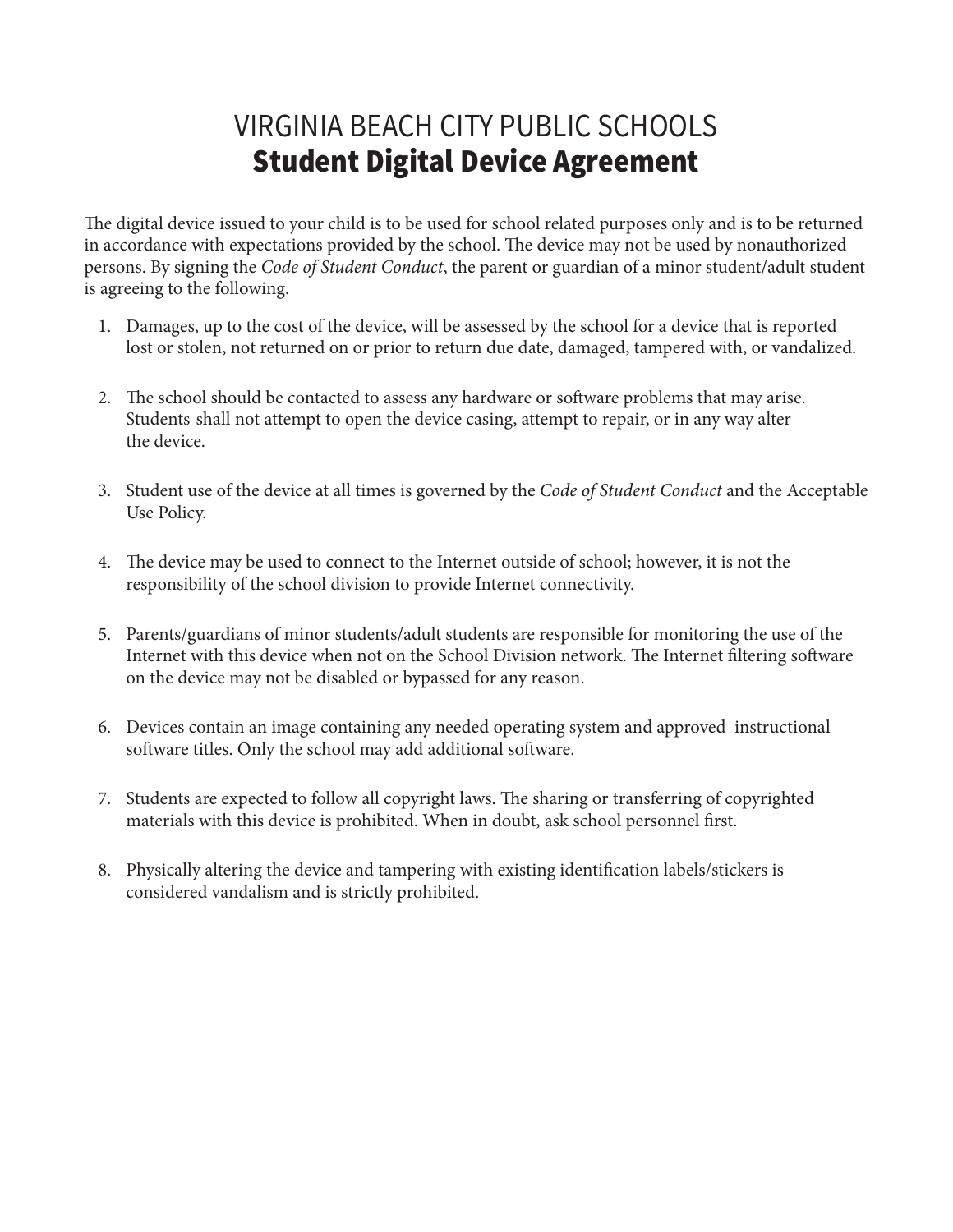## School Counseling Opt-Out Form

Complete and **return this form to the school office or your child's teacher** only if you **DO NOT** want your child to participate in an aspect of the school counseling program.

A request to opt-out of counseling will become effective on the day that it is received by the school and will remain in effect throughout the student's K-12 career in VBCPS, unless the opt-out request is rescinded by his or her parent or guardian in writing.

| I request that my child | in grade | NOT participate |
|-------------------------|----------|-----------------|
| in the following:       |          |                 |

- ❑ Opt-out academic and career
- ❑ Opt-out personal and social
- ❑ Opt-out all services
- ❑ Opt-out academic
- ❑ Opt-out career
- ❑ Opt-out academic and personal/social
- ❑ Opt-out career and personal/social

I understand that parental permission is not required for counseling and/or crisis intervention that is needed to maintain order, discipline, or a productive learning environment. I understand that, in opting to have my child excused from academic or career guidance, I shall have sole responsibility to ensure that all academic and graduation requirements are fulfilled.

| Signature of parent/guardian or adult student: | Date |
|------------------------------------------------|------|
| Student's name (please print):                 |      |

Student's school (please print): \_\_\_\_\_\_\_\_\_\_\_\_\_\_\_\_\_\_\_\_\_\_\_\_\_\_\_\_\_\_\_\_\_\_\_\_\_\_\_\_\_\_\_\_\_\_\_\_\_\_\_\_\_\_\_\_

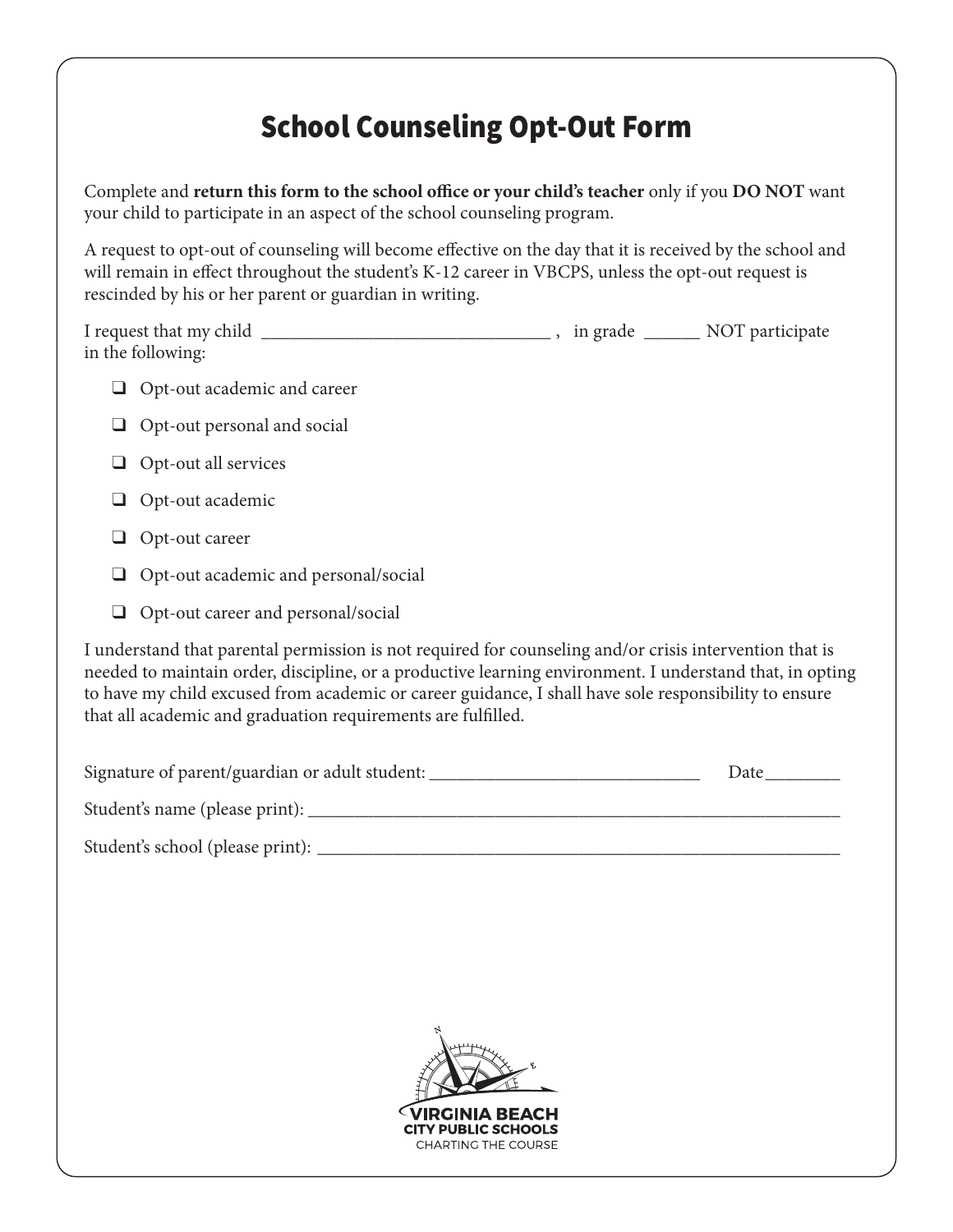# **School Board Policies, Regulations and Procedures**

#### **Sex discrimination and sexual harassment prohibited**

Title IX of the Education Amendments of 1972 ("Title IX") prohibits discrimination on the basis of sex in any federally funded education program or activity. Sexual harassment, which includes sexual assault and other sexual misconduct, is a form of sex discrimination. The School Board prohibits all forms of prohibited discrimination based on sex, sexual orientation and gender identity as well as sexual harassment, sexual assault, sexual exploitation, stalking and retaliation. All students, employees, volunteers and other agents are expected to conduct themselves in accordance with the School Board's policies and regulations regarding sex discrimination, sexual harassment and other nondiscrimination and anti-harassment policies and regulations. Any student, employee or applicant for employment who believes that he or she has been discriminated against on the basis of sex, in violation of Title IX or School Board policy, or has been a victim of sexual assault, sexual harassment or other sexual misconduct, may file a complaint with the Title IX Coordinator. The Title IX Coordinator for students is Mary Dees, Office of Student Leadership, (757-263-2020 or *Mary.Dees@vbschools.com*, and the Title IX Coordinator for employees is Edie Rogan, Human Resources, Office of Employee Relations, (757) 263-1133. The Title IX Coordinator or designee will assist the complainant in identifying the appropriate School Board policy (with its grievance procedure) to resolve the complaint in a prompt and equitable manner. The Title IX Coordinator may consult with other School Division administrators, as needed, to resolve the complaint in the most effective manner.

#### **Bullying prohibited**

Bullying is defined as "any aggressive and unwanted behavior that is intended to harm, intimidate, or humiliate the victim; involves a real or perceived power imbalance, between the aggressor or aggressors and victims; and is repeated over time or causes severe emotional trauma. "Bullying" includes cyber bullying. "Bullying" does not include ordinary teasing, horseplay, argument, or peer conflict." All students should refrain from bullying behavior and report acts of bullying to an administrator. Students and parents/legal guardians can contact the student's school administrator in the school's main office to report bullying. School administrators will conduct an investigation and work with the student to resolve concerns about bullying.

#### **Threats**

A communication or behavior may be determined by school administrators to be a threat if a reasonable person would believe that the communication or behavior could result in violence, fear, apprehension for safety, or substantial and material disruption to the educational and work environment. Threats made while at a school or school sponsored events, off school property or through personal means of communication may be subject to discipline by the School Division. All threats should be reported immediately to the student's school administrator so that appropriate investigation can be done. For further information regarding what constitutes and a threat and when the School Division may discipline a student for a threat, please see School Board Policy 5-45 and Regulation 5-45.1. Students may be disciplined up to and including long term suspension, expulsion and removal from special programs and extracurricular activities.

#### **Alternative education for disciplinary purposes**

All students and staff deserve an educational environment that is free from prohibited conduct and unnecessary disruption or threats. Students who are under investigation, are being disciplined for violations of the *Code of Student Conduct* or who are facing certain criminal charges, may be reassigned to alternative forms of education for the term of the investigation, discipline or criminal matter. Alternative education assignments are provided by the School Board as a service to allow students to make some progress toward their core educational classes. Alternative education will not provide the student with all of the same classes, services or extracurricular opportunities that the student enjoyed prior to the assignment to alternative education. It may be necessary for a student to repeat a course or take additional courses due to placement in an alternative education program. Loss of the opportunity to take certain courses, participate in special programs or academies, or participate in extracurricular opportunities will not constitute the basis for overturning an assignment to alternative education. Failure to enroll in or attend an assignment to alternative education may subject students and parents/legal guardians to truancy proceedings. The School Division is not obligated to waive absences or make up loss of educational opportunity for students who do not attend alternative education placements.

#### **Interviews of students by staff**

Students may be interviewed without the authorization of parents/legal guardians regarding investigations of violations of the *Code of Student Conduct*, violations of School Board policy or regulation, suspected or reported child abuse or neglect, or when health or safety of students or staff are at risk.